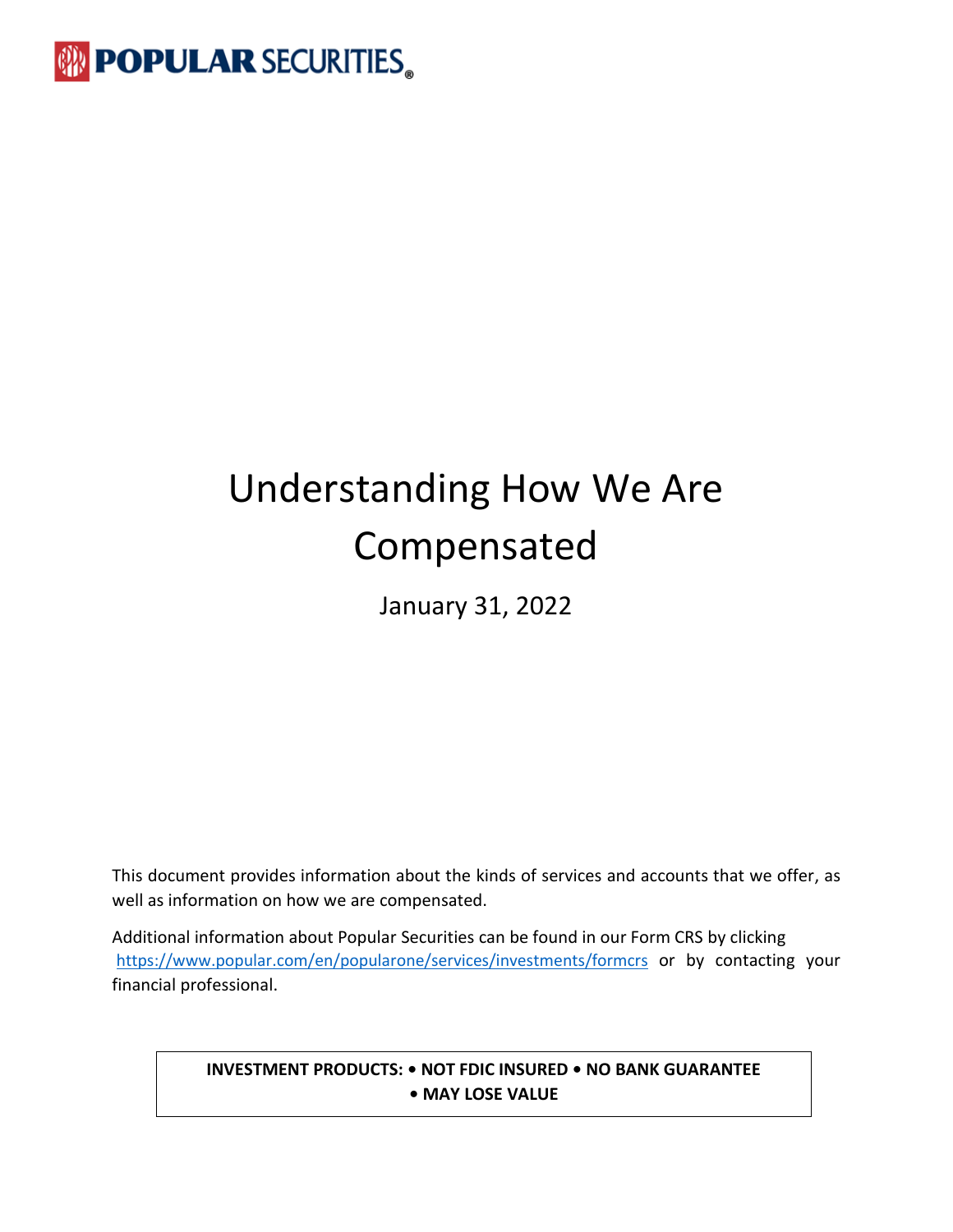## Table of contents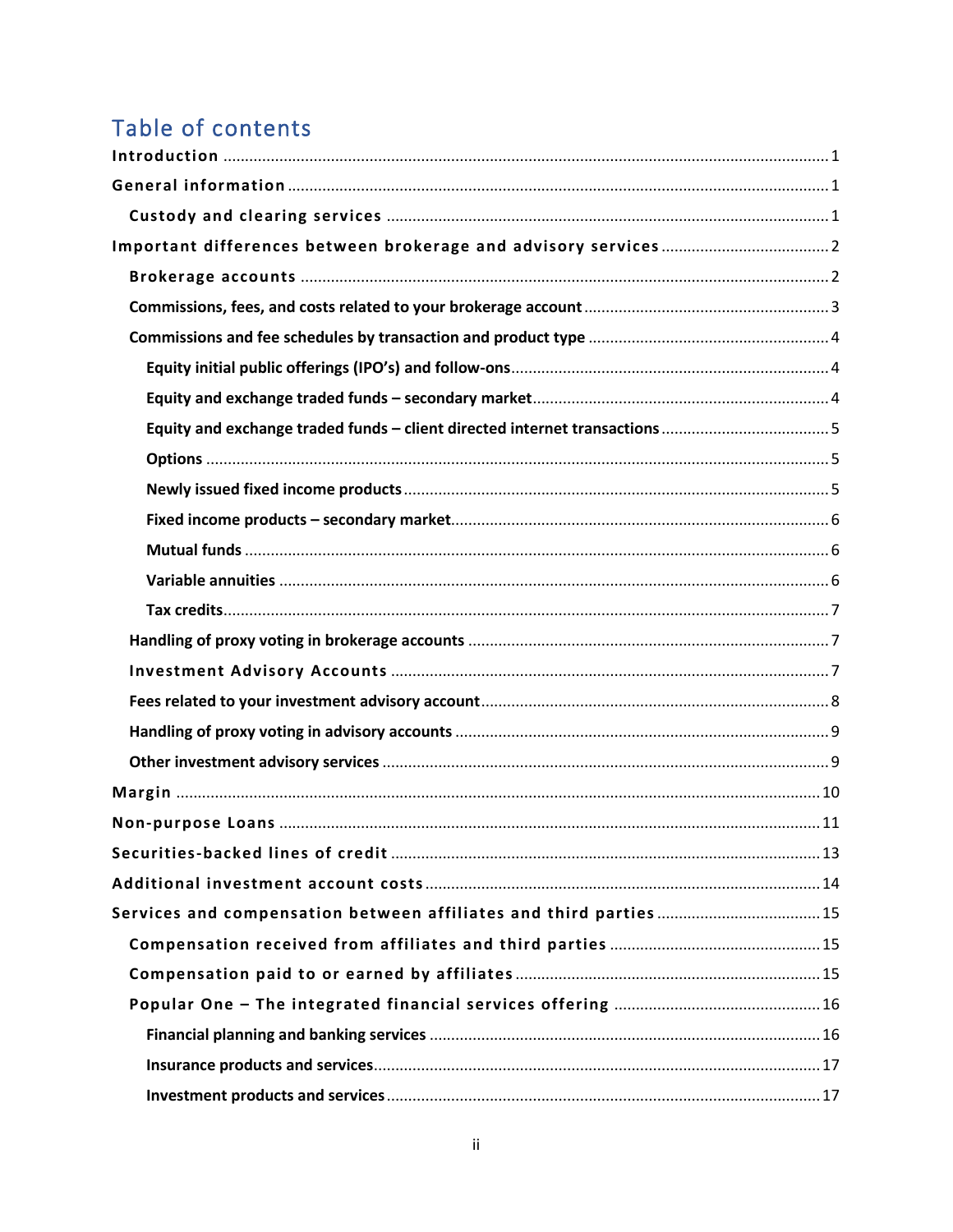| Financial professionals' compensation from investments purchases and sales 19 |  |
|-------------------------------------------------------------------------------|--|
|                                                                               |  |
|                                                                               |  |
|                                                                               |  |
|                                                                               |  |
|                                                                               |  |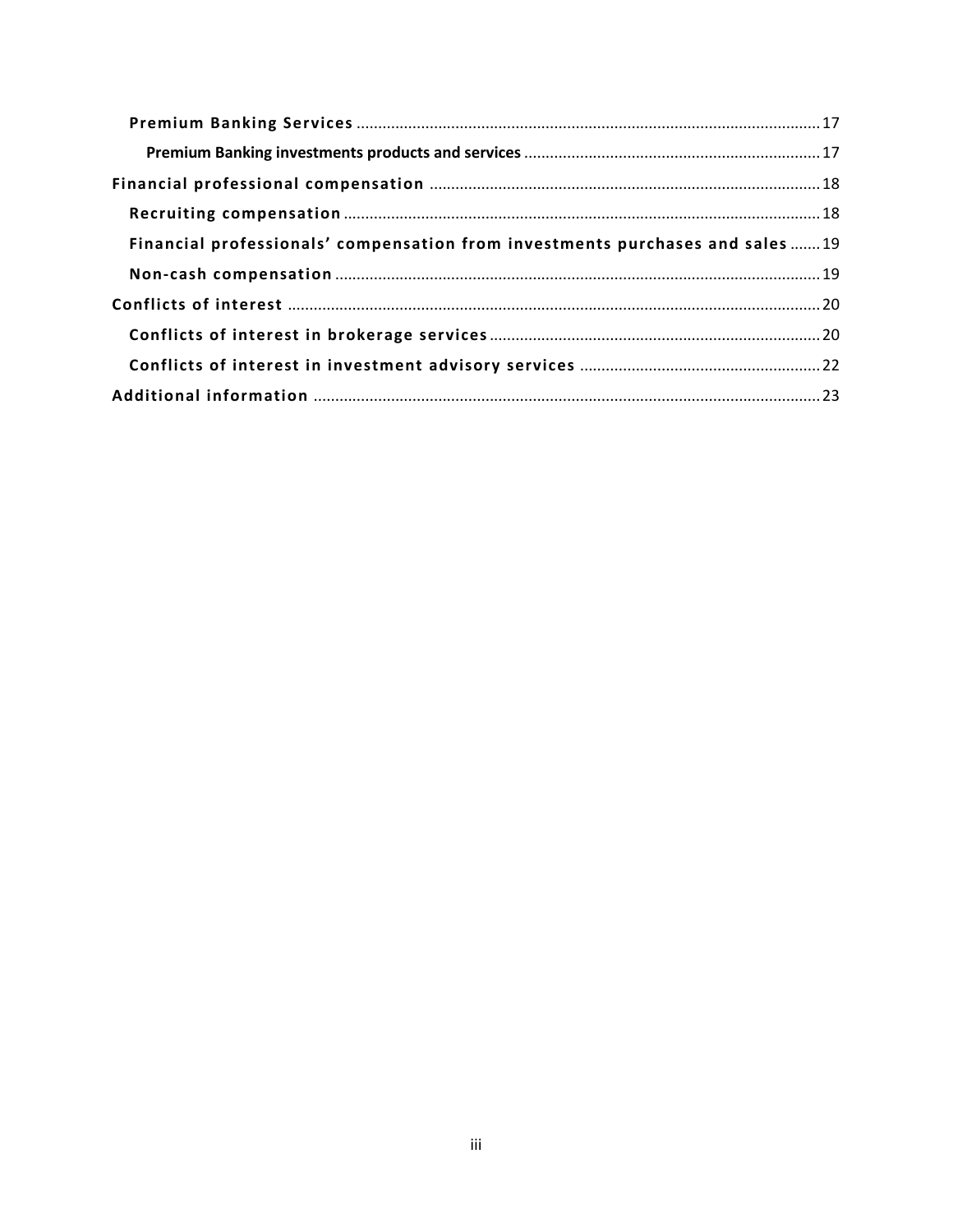### <span id="page-3-0"></span>Introduction

At Popular Securities, LLC ("Popular Securities," "Firm," "we" or "us"), we strive to make sure you are well informed about how we can help you reach your financial goals through our extensive set of investment solutions and expertise. Inside this booklet, you will find information that will help you understand our investment advisory, insurance, and brokerage products and services so you can choose what best suits you. Here you will learn important information about the scope of our services, commissions and fees you would pay, compensation we receive from third parties, how financial professionals are compensated, and the conflicts of interest our compensation structure create. We may change our programs, fees, and payments or payment structures at any time. Please make sure you have the most current version of this booklet by accessing:

https://www.popular.com/en/popularone/services/investments/understandinghowwearecom pensated.

You can also contact us at (787) 758-7400 and request a paper copy.

### <span id="page-3-1"></span>General information

Popular Securities is a full-service broker-dealer and investment advisory firm that provides investment services and products to individuals, corporations, and institutions. The firm is a wholly owned subsidiary of Popular, Inc., a financial services provider in business for over 100 years, with operations in Puerto Rico, the United States, the Caribbean and Latin America. Popular Securities is registered with the U.S. Securities and Exchange Commission (SEC) as both a broker-dealer and as an investment adviser. The Firm is also a member of the Financial Industry Regulatory Authority (FINRA) and the Securities Investor Protection Corporation (SIPC).

### <span id="page-3-2"></span>Custody and clearing services

As part of our effort to provide you with quality service, Popular Securities has an agreement with National Financial Services, LLC (NFS) by which NFS provides trade execution, clearing, and other related services for your investment account. Established in 1983, NFS, a Fidelity Investments company, is one of the largest providers of investment services.

Popular Securities and NFS occupy different roles with respect to the servicing of your investment account. Popular Securities' role is as follows:

- We will open, approve, and monitor your account as required by FINRA Rules. "Monitoring," in the context of a brokerage account, does not mean that Popular Securities will monitor your account on any specified periodic or ongoing basis for the purpose of providing buy, sell or hold recommendations; indeed, Popular Securities has no obligation even to provide such recommendations. Instead, Popular Securities monitors brokerage accounts by supervising the transactional activity, if any, in the account as required by our supervisory procedures and applicable FINRA Rules.
- If you choose an investment advisory account (also known as managed account), Popular Securities will monitor your account for performance purposes on an ongoing basis and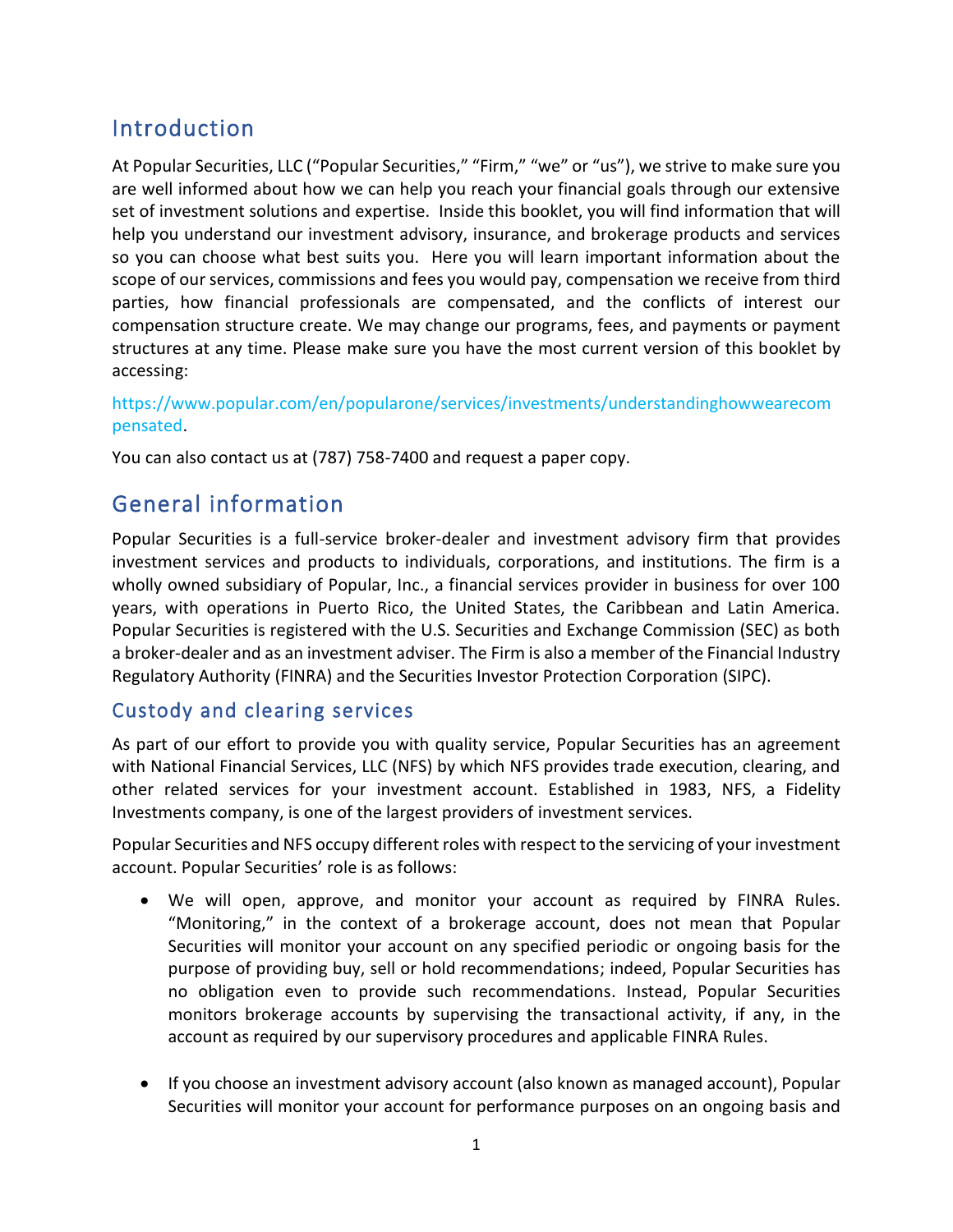will periodically, but no less than annually, perform a formal analysis of your investment portfolio in light of your financial situation and market conditions, and implement or recommend, depending on whether your account is discretionary or nondiscretionary, any appropriate changes.

- If we do make recommendations to you to buy, sell or hold securities, they will be based on and matched to information you provide to us about your age, investment objective, risk tolerance, financial wherewithal, liquidity needs, time horizon, tax status, etc.
- We will respond to any questions or inquiries related to your account

As custodian of your investment account, NFS is responsible for:

- The execution, clearance, and settlement of securities transactions
- The preparation and delivery of transaction confirmations and periodic statements of your account
- The custody (or safekeeping), receipt, and delivery of funds and securities
- The extension of margin credit upon approval

### <span id="page-4-0"></span>Important differences between brokerage and advisory services

It is important for you to understand that our brokerage services and investment advisory services are separate and distinct. Popular Securities brokerage services are covered under different sets of laws and regulations from our investment advisory services, and our obligations and duties to you are different for each. Although your financial professional will serve as your main contact for many of the services you receive, when you receive multiple services from Popular Securities, each service will be governed by the specific agreement, laws, and regulations applicable to that type of service, and for that reason may be different. The costs and services of a brokerage account versus an advisory account will vary depending on several factors such as: size and value of your account, service and product preferences, trading frequency, and the capacity in which we act, among other things.

**Unless we expressly execute an advisory or investment management agreement that states otherwise, your account representative will be acting as a broker with respect to your account and as a broker-dealer and insurance agent with respect to any insurance product.**

### <span id="page-4-1"></span>Brokerage accounts

In a brokerage account**,** you can buy or sell stocks, bonds, mutual funds, exchange traded funds, options, annuity contracts, and other investment products.

We only offer nondiscretionary brokerage services, which means that we are not permitted to make any trades in your account without your prior approval.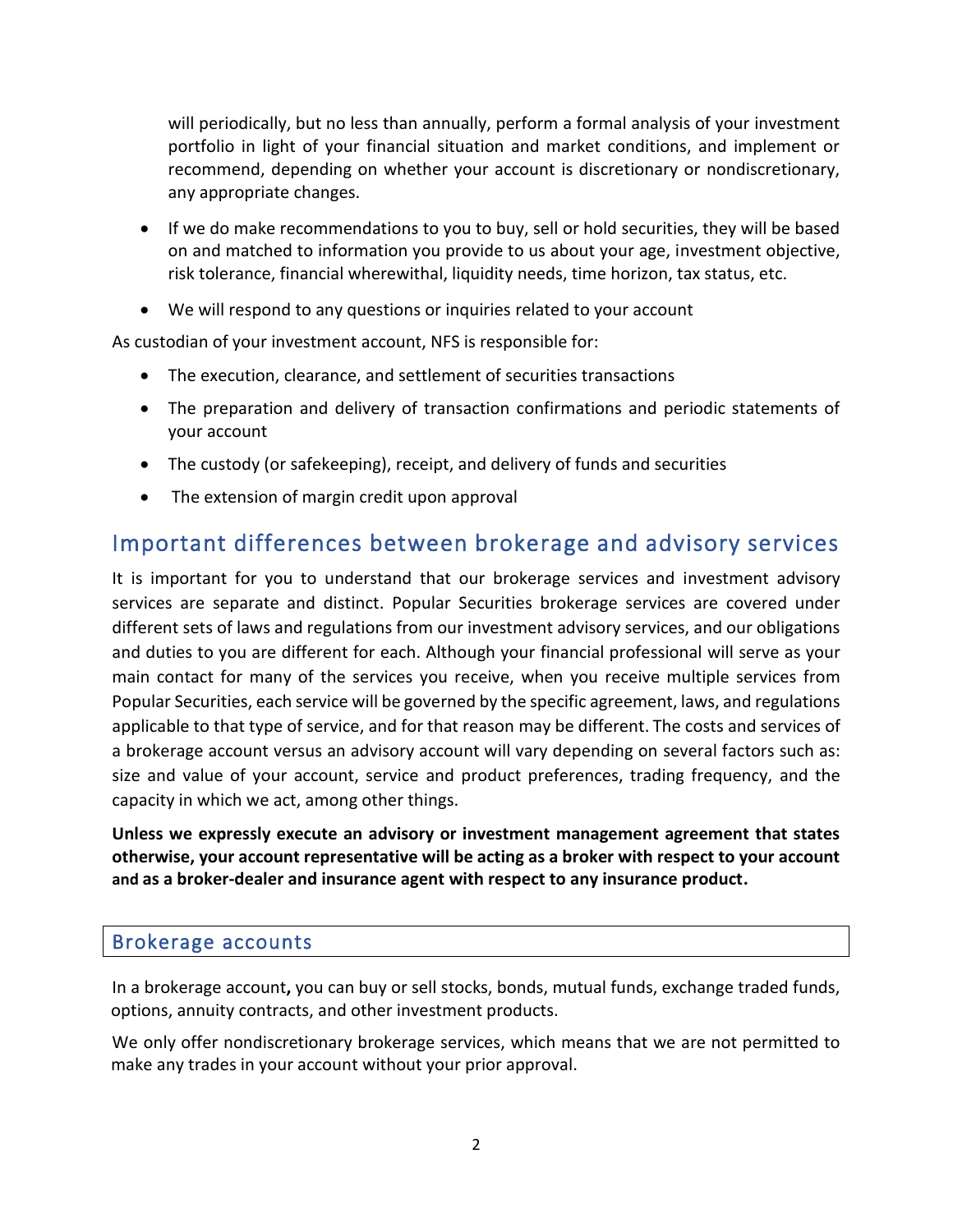Under this arrangement, your financial professional may give you recommendations to buy, sell or hold securities, which you are free to accept or reject. Recommendations are based on information that you supply to your financial professional, including your investment objectives, risk tolerance, financial needs, and other considerations. Given the importance of these factors, you are responsible for providing us accurate and up-to-date information about yourself, and promptly advising us of any significant changes in your investment objectives, risk tolerance, financial or personal circumstances. You may also direct your financial professional to place specific orders on your behalf. Once a transaction is complete, Popular Securities does not continue to monitor the performance of your account or any investment in your account.

When we act as your broker, we are obligated to comply with applicable federal and state securities laws, as well as the rules of self-regulatory organizations for broker-dealers such as FINRA. When we sell life and annuity products, we are also subject to state insurance laws. Among other things, these regulations require broker-dealers to:

- Execute trades with diligence and competence and seek to provide best execution considering prevailing market conditions;
- Have reasonable grounds for believing that any investment that we expressly recommend to you is in your best interest given the investment objectives, risk tolerance, financial and tax status and other financial information you have disclosed to us; and
- Place your interests ahead of ours each time we make a recommendation.

Our brokerage services have some limitations, including:

- We do not recommend the purchase of certain products in brokerage accounts, including leveraged or inverse exchange traded funds. Additionally, if your account is serviced through our Service Center, we will only recommend to you a limited menu of fixed income products, mutual funds or traditional exchange traded funds.
- We have a minimum account requirement of \$50,000 for brokerage accounts. However, we may waive the minimum requirement if you maintain more assets in other related accounts or appear to have a significant potential for increasing the assets in your account.

#### <span id="page-5-0"></span>**Commissions, fees, and costs related to your brokerage account**

In a brokerage arrangement**,** we are compensated through a transaction-based fee, commonly referred to as a "commission." You will pay us such a fee every time you buy or sell an investment. The amount of the fee is based on the cost of the specific transaction and not the value of your account (*See* "Commissions and fee schedules by transaction and product type", immediately below).

With stocks or exchange traded funds, this fee usually appears as a separate charge. With other investments, such as bonds, this fee is typically included in the price you pay for the investment (called a markup or markdown). With mutual funds, this fee is typically called a "load."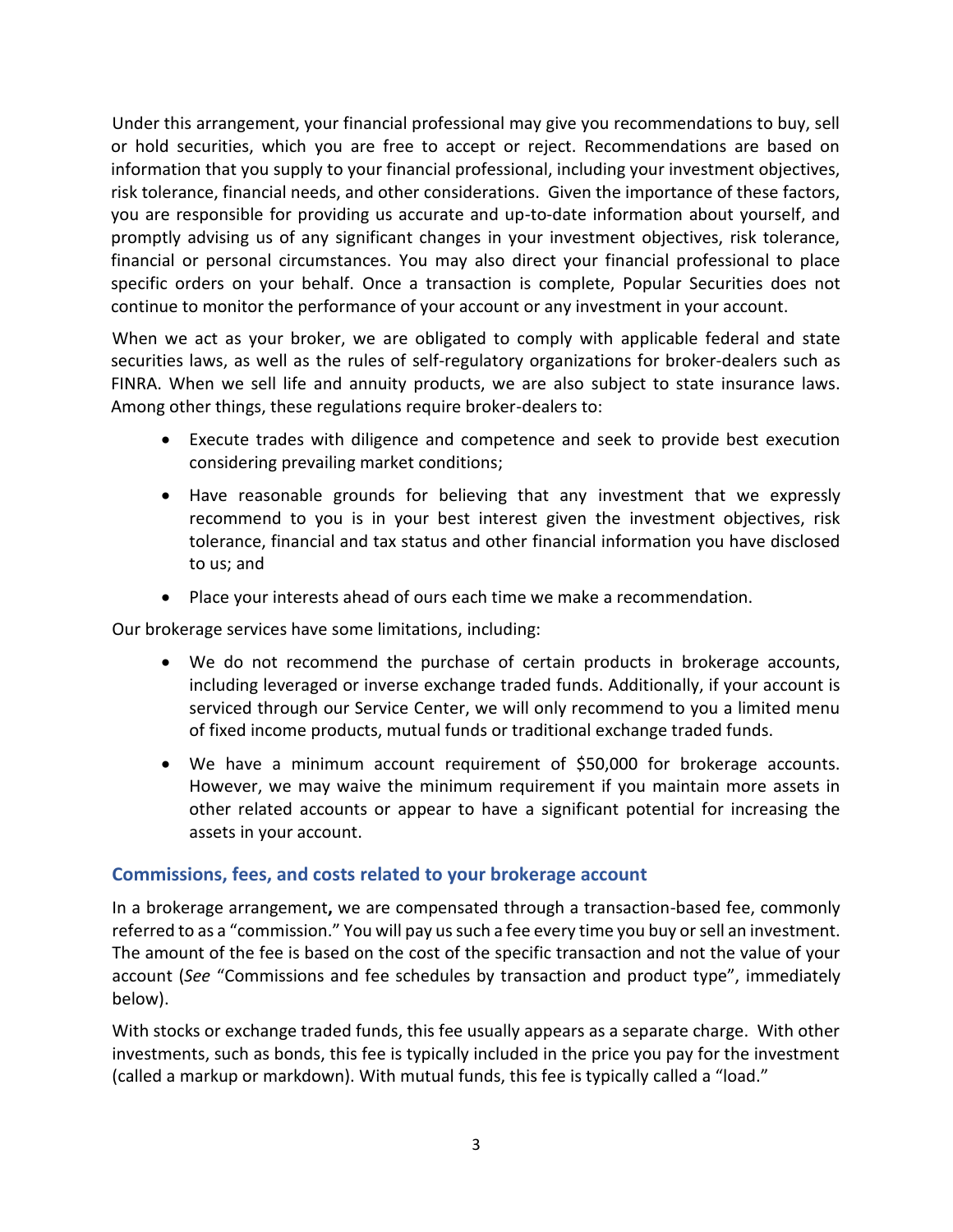The more transactions in your account, the more transaction-based fees you will incur. We, therefore, have a financial incentive to encourage you to engage in transactions.

You will also incur additional costs based on the specific activity or inactivity of your brokerage account, including inactivity charges, wire transfer fees, and account transfer fees, among others. These additional cost/charges are disclosed further in this booklet.

#### <span id="page-6-0"></span>**Commissions and fee schedules by transaction and product type**

#### <span id="page-6-1"></span>Equity initial public offerings (IPO's) and follow-ons

Popular Securities may offer certain IPO and equity follow-on offerings without a separate transaction fee. Popular Securities may receive sales concession fees from issuers that could range from 2.0% to 4.50% of the investment amount. IPO pricing supplements or other offering documents which include more information on the percentage of sales concession are provided to investors.

#### <span id="page-6-2"></span>Equity and exchange traded funds – secondary market

The Schedule below indicates the maximum commission amounts based on principal amount invested. Discounts may apply.

| From:       | To:         | $=$ %  | + Cents per | + Flat Fee |
|-------------|-------------|--------|-------------|------------|
|             |             | amount | share       |            |
| \$0.00      | \$99.99     | 0.00%  | \$0.000     | \$18.00    |
| \$100.00    | \$999.99    | 2.75%  | \$0.085     | \$19.00    |
| \$1,000.00  | \$4,999.99  | 1.70%  | \$0.075     | \$30.00    |
| \$5,000.00  | \$9,999.99  | 1.45%  | \$0.065     | \$56.00    |
| \$10,000.00 | \$19,999.99 | 1.20%  | \$0.065     | \$90.00    |
| \$20,000.00 | \$29,999.99 | 1.05%  | \$0.060     | \$140.00   |
| \$30,000.00 | and over    | .55%   | \$0.060     | \$280.00   |

For stocks selling at \$1 a share or more:

For stocks selling at less than \$1 a share:

| From:       | To:         | $=$ %  | + Cents per | + Flat Fee |
|-------------|-------------|--------|-------------|------------|
|             |             | amount | share       |            |
| \$0.00      | \$99.99     | 0.00%  | \$0.00      | \$18.00    |
| \$100.00    | \$999.99    | 9.95%  | \$0.00      | \$19.00    |
| \$1,000.00  | \$4,999.99  | 7.90%  | \$0.00      | \$30.00    |
| \$5,000.00  | \$9,999.99  | 7.15%  | \$0.00      | \$56.00    |
| \$10,000.00 | \$19,999.99 | 6.40%  | \$0.00      | \$90.00    |
| \$20,000.00 | \$29,999.99 | 6.30%  | \$0.00      | \$140.00   |
| \$30,000.00 | and over    | 5.85%  | \$0.00      | \$280.00   |

**A minimum commission of \$50 per trade plus a \$4.50 processing fee applies.**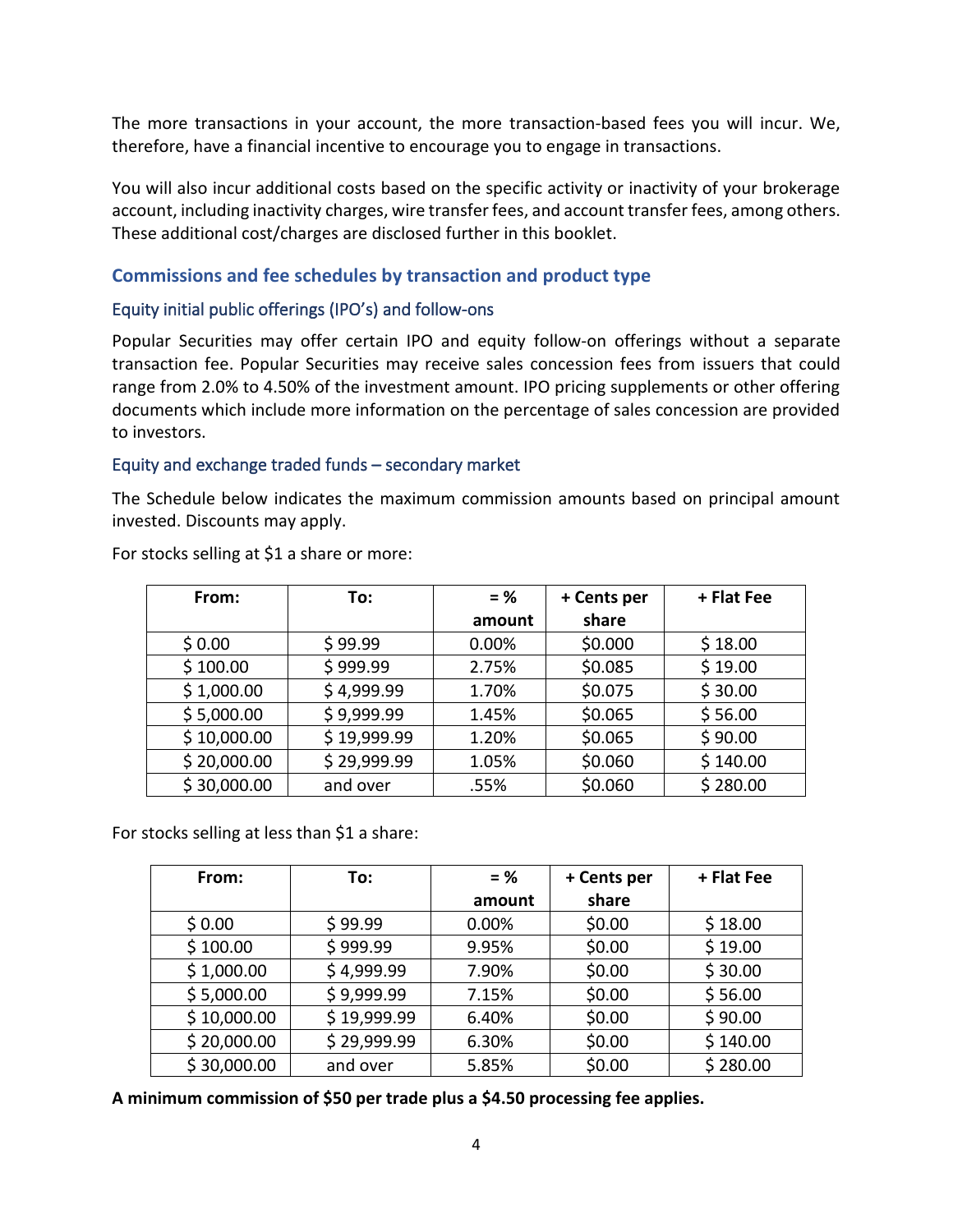### <span id="page-7-0"></span>Equity and exchange traded funds – client directed internet transactions

Orders placed by clients through the internet pay a \$14.95 transaction fee up to 1,000 shares. A \$4.50 processing fee applies.

### <span id="page-7-1"></span>**Options**

Options commissions are based on a percentage of the principal value plus a flat fee in addition to a fee per contract. 1 contract equals to 100 shares. All options trades are subject to a \$75 minimum commission. Discounts may apply. Commissions on options trading at \$1 or more:

| <b>Principal Value</b>    | <b>Commission Rates</b> |
|---------------------------|-------------------------|
| \$100.00 to \$2,499.99    | 1.50% of value plus     |
|                           | \$20.00                 |
| \$2,500.00 to \$4,999.99  | 1.10% of value plus     |
|                           | \$25.00                 |
| \$5,000.00 to \$19,999.99 | 1.00% of value plus     |
|                           | \$30.00                 |
| \$20,000.00 and above     | 0.70% of value plus     |
|                           | \$95.00                 |

Fee per contract:

1-10 contracts = \$7.00 per contract

11 or more contracts = \$5.00 per contract

Commission on options trading at less than \$1:

| <b>Principal Value</b> | <b>Commission Rates</b>       |
|------------------------|-------------------------------|
| Less than \$100.00     | The greater of \$15.00 or 25% |
| $$100$ and up          | 7.00% plus \$2.50 per option  |

#### <span id="page-7-2"></span>Newly issued fixed income products

Popular Securities offers certain new issue fixed income securities. New issue securities are those that trade in the markets for the first time. They are also known as primary market transactions. Popular Securities receives compensation from issuers for participating as a member, selling group and/or underwriter. New Issue pricing supplements or offering documents which include more information on the percentage of sales concession or underwriting fees are provided to investors.

The table below shows the ranges that apply to new issue fixed income products, depending on the type of security. Such fees are paid by the issuer:

| <b>Security Type</b> | Range of Fees as a Percentage of<br><b>Investment Amount</b> |
|----------------------|--------------------------------------------------------------|
| Agency/GSE           | .01% to 1.00%                                                |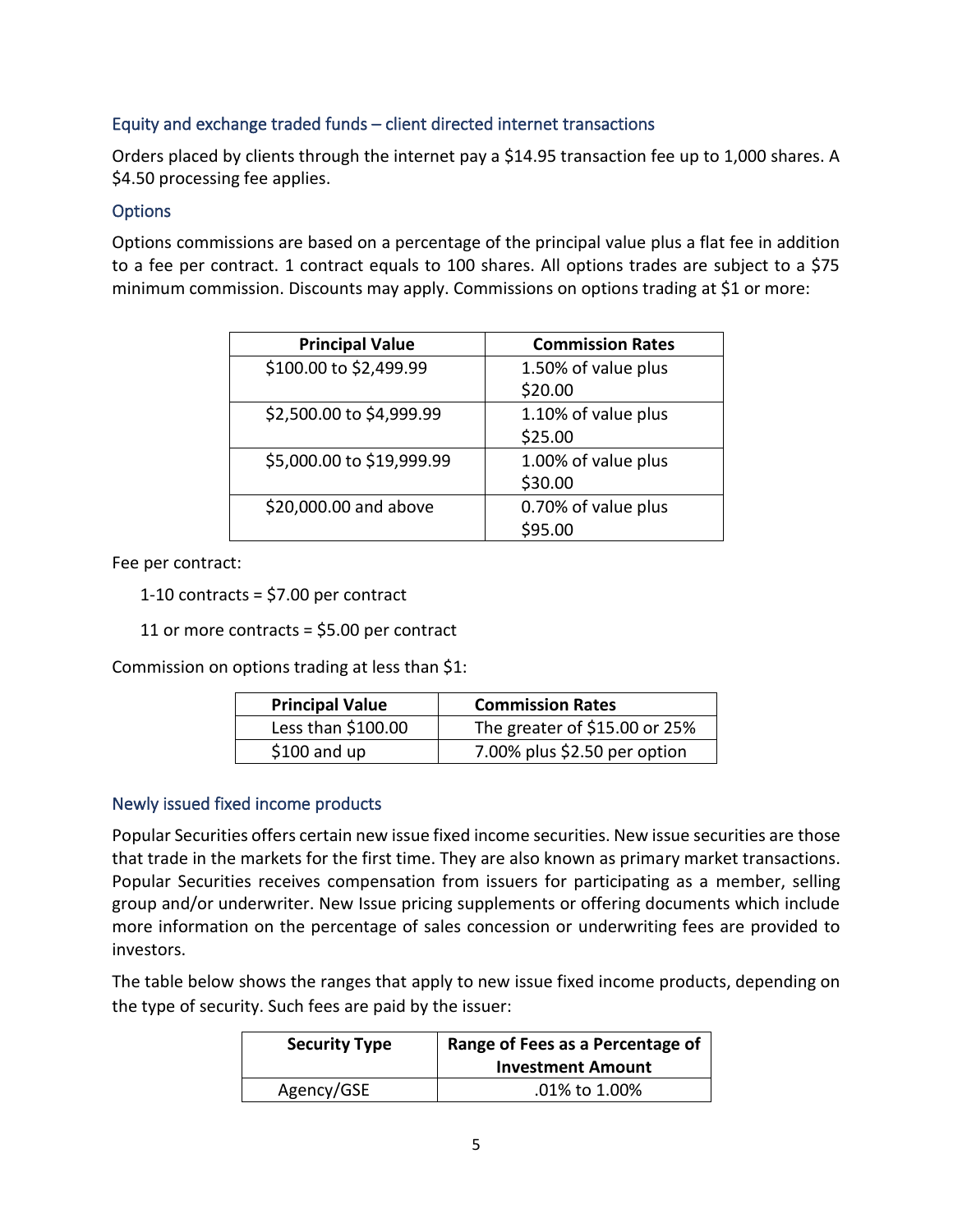| Corporate Bonds            | $.10\%$ to 4.00% |
|----------------------------|------------------|
| <b>Municipal Bonds</b>     | .25% to 4.50%    |
| <b>Structured Products</b> | .50% to 5.00%    |
| <b>Structured CDs</b>      | .50% to 5.00%    |

#### <span id="page-8-0"></span>Fixed income products – secondary market

Fixed income securities trading in the secondary market, and for which Popular Securities acts as principal, are subject to a price markup or markdown. Discounts may apply.

The table below shows the markup and markdown ranges that apply to secondary market fixed income transactions:

| <b>Securities with</b>        | Range of Markups & Markdowns as a      |
|-------------------------------|----------------------------------------|
| <b>Maturities Over 1 Year</b> | <b>Percentage of Investment Amount</b> |
| <b>Treasuries</b>             | .25% to 1.50%                          |
| Agency/GSE                    | .25% to 2.00%                          |
| Corporate Bonds               | .25% to 2.50%                          |
| Mortgage/Asset                | .25% - 2.50%                           |
| <b>Backed</b>                 |                                        |
| <b>Municipal Bonds</b>        | .25% to 2.50%                          |
| Structured                    | .50% to 3.50%                          |
| Notes/Bonds                   |                                        |
| <b>CD<sub>s</sub></b>         | .375% to 1.50%                         |
| <b>Structured CDs</b>         | .50% to 3.50%                          |

Transactions on fixed income securities with less than one year to maturity will pay concessions of .25% or less.

Depending on market conditions and/or circumstances surrounding a transaction, Popular Securities may determine that a higher or lower markup or markdown is more apt.

On trades in which Popular Securities acts as an agent, a commission may be charged instead of a markup or markdown. Your financial professional will disclose to you the commission to be charged prior to the execution of the trade.

#### <span id="page-8-1"></span>Mutual funds

Charges associated with mutual fund purchases and sales are included in each fund's prospectus. Please read it carefully before you invest. Many mutual fund companies pay 12b-1 fees to Popular Securities and its financial professionals. Each fund prospectus discloses the applicable 12b-1 fee, depending on the share class you buy.

#### <span id="page-8-2"></span>Variable annuities

Fees associated with the purchase and sale of variable annuities are included in the annuity contract and the prospectus. Popular Securities receives commissions from the insurance company issuing the annuity, which it shares with your financial professional.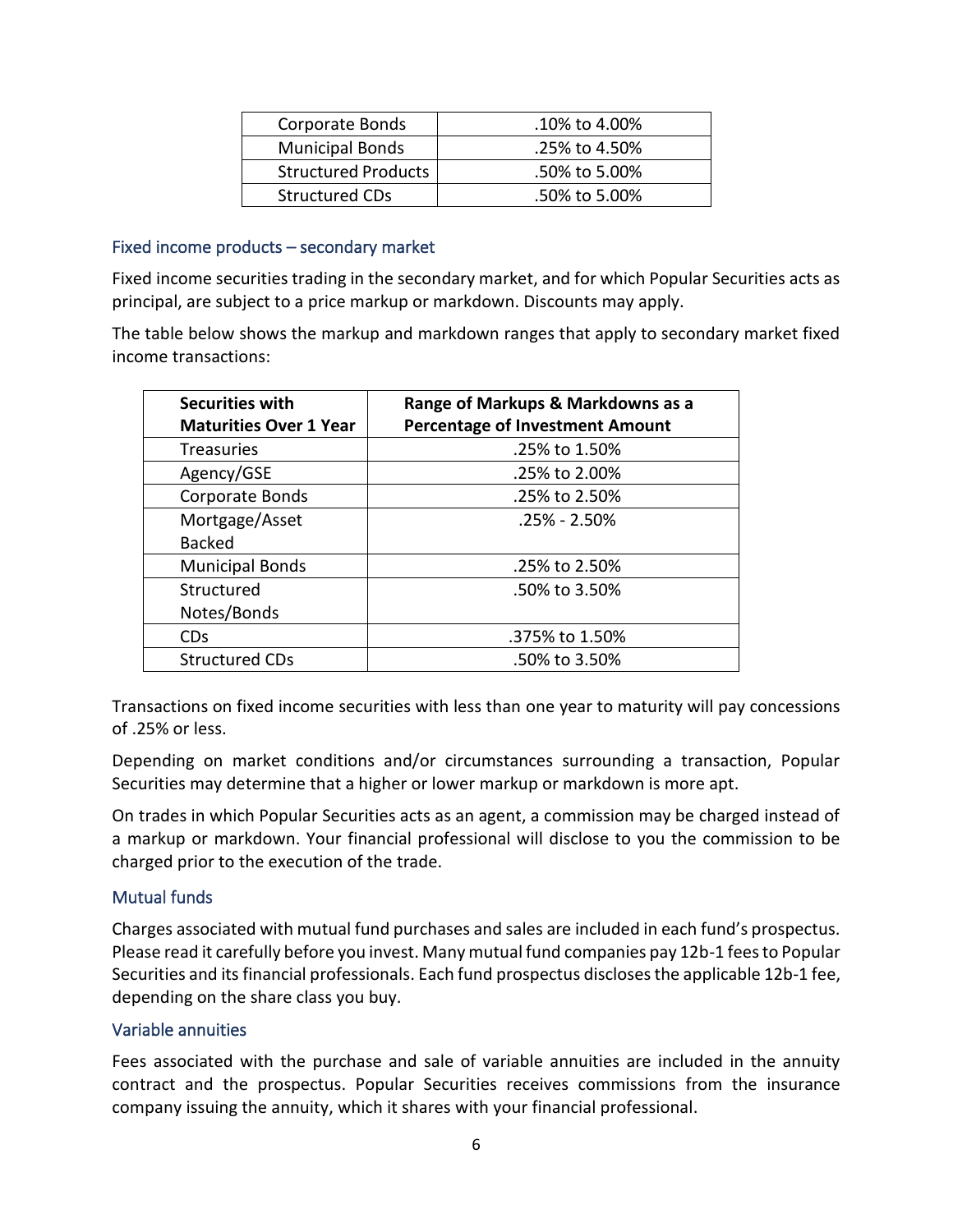The insurance company pays Popular Securities a commission in the first year of the purchase that can be up to 7.00% of the premium. In addition, the insurance company pays Popular Securities trailing commissions that could be up to 1.40% annually of the total value of the annuity, again depending on the specific product you purchase.

#### <span id="page-9-0"></span>Tax credits

Popular Securities serves as broker in sales of Puerto Rico tax credits that may be used to pay Puerto Rico taxes. Tax credits are sold at a discount to their face value. Popular Securities generally charges a commission of up to 3% of the face value of the tax credits sold.

### <span id="page-9-1"></span>**Handling of proxy voting in brokerage accounts**

Popular Securities does not vote client proxies and does not typically provide recommendations regarding the voting of proxies. You will receive proxy materials directly from the account custodian.

### <span id="page-9-2"></span>Investment Advisory Accounts

In an investment advisory arrangement, we offer investment management services to you through a third-party money management program.

We will assist you with the initial selection of one or more separate account money managers and/or investment strategists through a mutual fund wrap fee program. Under these arrangements, you will grant trading **discretion** to the account money managers and/or investment strategists. **Discretion** means you give them authority to purchase and/or sell investments in your account, following the stated investment policy or strategy approved by you, without them needing to contact you to obtain specific trading authority. Alternatively, rather than using a third-party manager, your financial professional could serve as your portfolio manager on a **nondiscretionary** basis. This means that you will make the decision regarding whether to make any particular purchases or sales.

Additionally, we offer investment management services through certain fixed income money managers ("Fixed Income Managers") outside the third-party money management program described above (the "Fixed Income Program"). If you choose to invest your assets in the Fixed Income Program, you will be required to enter into a separate agreement with the Fixed Income Manager which grants **discretion** to the Fixed Income Manager.

As part of Popular Securities' investment management services, we will discuss with you your financial situation and offer suggestions for one or more asset allocation portfolios consistent with your stated investment objectives and risk tolerance. We will monitor your account on an on-going basis. You are responsible for promptly informing us of any significant changes in your investment objectives, risk tolerance, financial or personal circumstances. We will periodically, but no less than annually, perform a formal analysis of your investment portfolio in light of your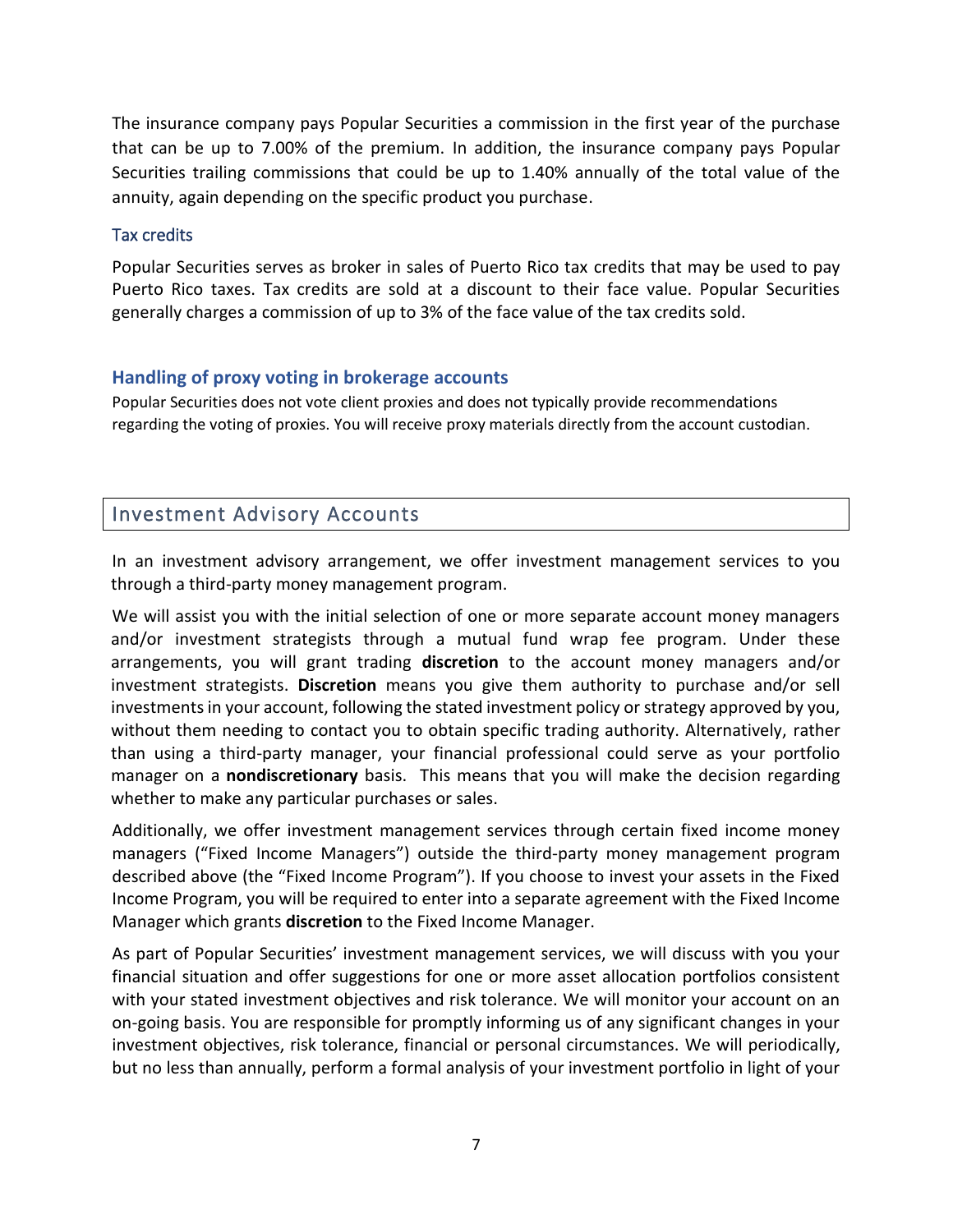financial situation and market conditions, and implement or recommend, depending on whether your account is discretionary or nondiscretionary, any appropriate changes.

When you select our investment advisory services, we will advise you only pursuant to a written agreement that describes our investment advisory relationship with you and our obligations to you. When we act as an investment adviser, we owe you a fiduciary duty under applicable federal and state securities laws. In an advisory relationship, we also are obligated:

- To make full and fair disclosure of all material facts about our services and our relationship and an obligation to place your interests before our own when managing your account.
- To ensure that investment advisory services are suited to your specific investment objectives, needs, and circumstances
- To disclose potential conflicts of interest between our interests and yours
- To disclose whether and to what extent we (or our affiliates) receive additional compensation from you or a third party because of our relationship with you
- To get your consent before engaging transactions in proprietary or affiliates' investment products with you
- To not unfairly advantage one advisory client to the disadvantage of another.

Our investment advisory services have some limitations, including:

- We do not offer certain products, such as leveraged or inverse exchange-traded funds.
- Financial professionals, when acting as portfolio managers, have access to a limited menu of mutual funds and exchange-traded funds where the Firm has access to qualitative or quantitative research.
- Certain financial professionals that hold specific professional designations may offer a broader menu of mutual funds and exchange-traded funds.

The more assets there are in your account, the more you will pay in fees, and the Firm therefore has an incentive to encourage you to increase the assets in your account.

Popular Securities' minimum initial account size requirement is \$50,000 for certain products/programs. Many products/programs may have a higher minimum requirement. However, we may waive the minimum requirement if you maintain more assets in other related accounts or appear to have significant potential for increasing your assets under management. While the minimum account size requirement may be negotiable, a lower than required minimum size may result in higher fees to you.

#### <span id="page-10-0"></span>**Fees related to your investment advisory account**

In an investment advisory arrangement, we are compensated through a set fee that is based on a percentage of the assets in the account.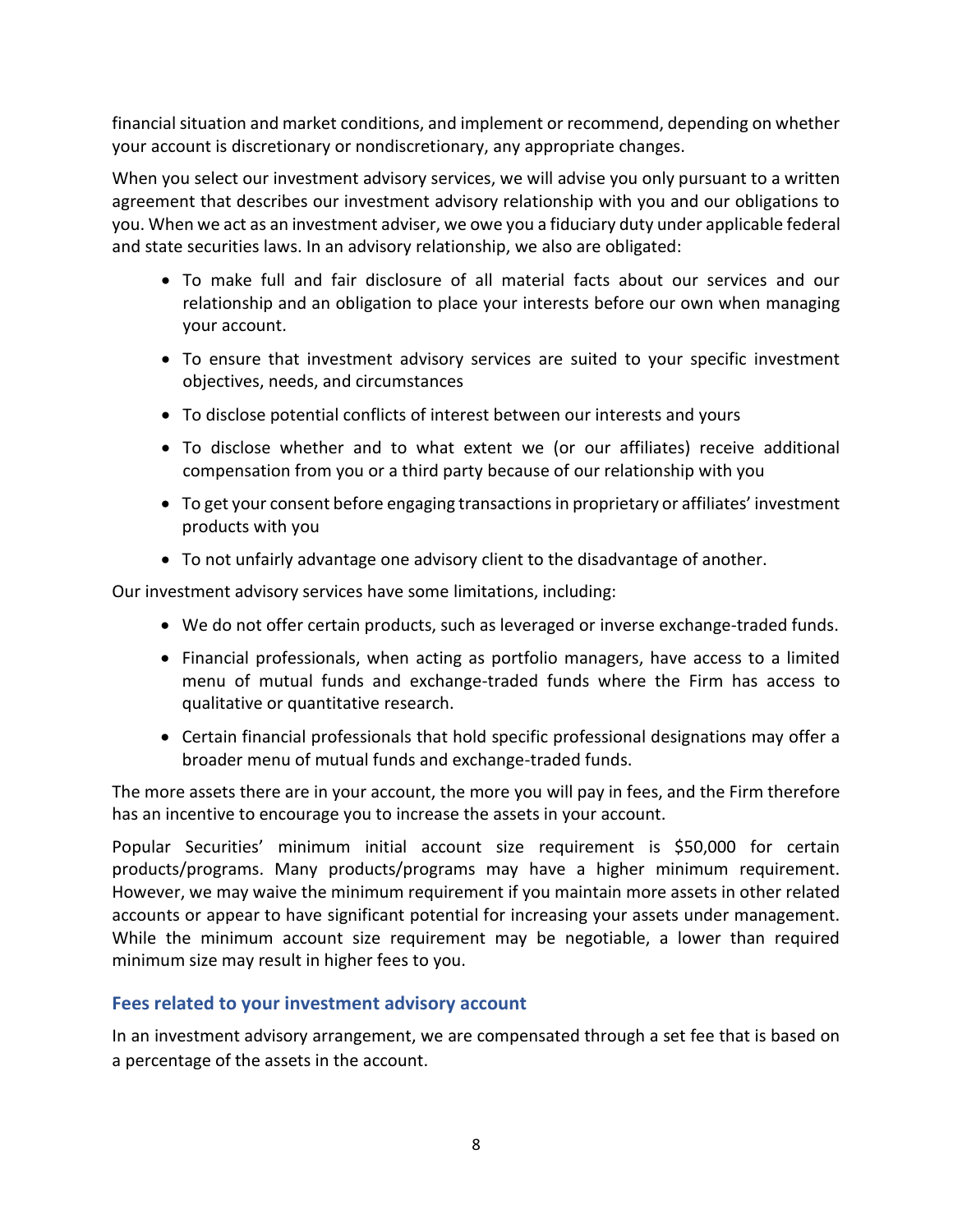Popular Securities' annual advisory fee for services it provides to clients in the third-party money management program has a maximum limit of 2.50% of your total assets invested in such program. Under the Fixed Income Program, Popular Securities' fee has a maximum limit of 1.10% of your total assets invested in such program. The exact fee received by Popular Securities for its services will be disclosed in your investment management agreement or statement of investment selection.

For a more thorough description of our investment advisory services, please see Popular Securities Form ADV Part 2A brochure which can be found by accessing https://documents.popular.com/pdfs/PO/Formulario-ADV.pdf. You can also request a paper copy by calling us at (787) 758-7400.

Popular Securities' fee is negotiable based upon certain criteria (i.e. anticipated future earning capacity, anticipated future additional assets, dollar amount of assets to be managed, related accounts, account composition, client particular facts, circumstances and needs, negotiations with client, etc.).

Popular Securities' advisory fees are charged on a calendar quarter basis in advance, based on the value (market value or fair market value in the absence of market value) of the account at the end of the quarter and prorated to the end of the quarter upon inception of the account. Fees will be debited from the account in accordance with your initial authorization.

You will also incur additional costs/charges under certain circumstances, for example, charges for wire transfers, account transfers, among others. Such additional costs/charges are further detailed in this brochure.

#### <span id="page-11-0"></span>**Handling of proxy voting in advisory accounts**

Popular Securities does not vote client proxies and does not typically provide advice to clients regarding the clients' voting of proxies. You should refer to your money manager(s) (or investment strategist(s)) or the Fixed Income Manager's disclosure document, as applicable (Form ADV Part 2), for information regarding their proxy voting policies.

If you have not designated a representative to receive proxy materials and to vote on your behalf, you will receive proxy materials directly from the account custodian.

#### <span id="page-11-1"></span>**Other investment advisory services**

We provide co-asset management services to the Popular Mezzanine Fund, LLC (the "Mezzanine Fund"), a private equity fund organized as a limited liability company under the laws of the Commonwealth of Puerto Rico that is designed to provide customized financing solutions to privately held companies organized or engaged in a trade or business in Puerto Rico that meet the requirements of the Community Reinvestment Act. Our services to the Mezzanine Fund generally consist of the following: (i) determining the composition of the Mezzanine Fund's investment portfolio (ii) identifying, evaluating, and negotiating the structure of such investments; and (iii) recommending changes to the securities and other assets that may be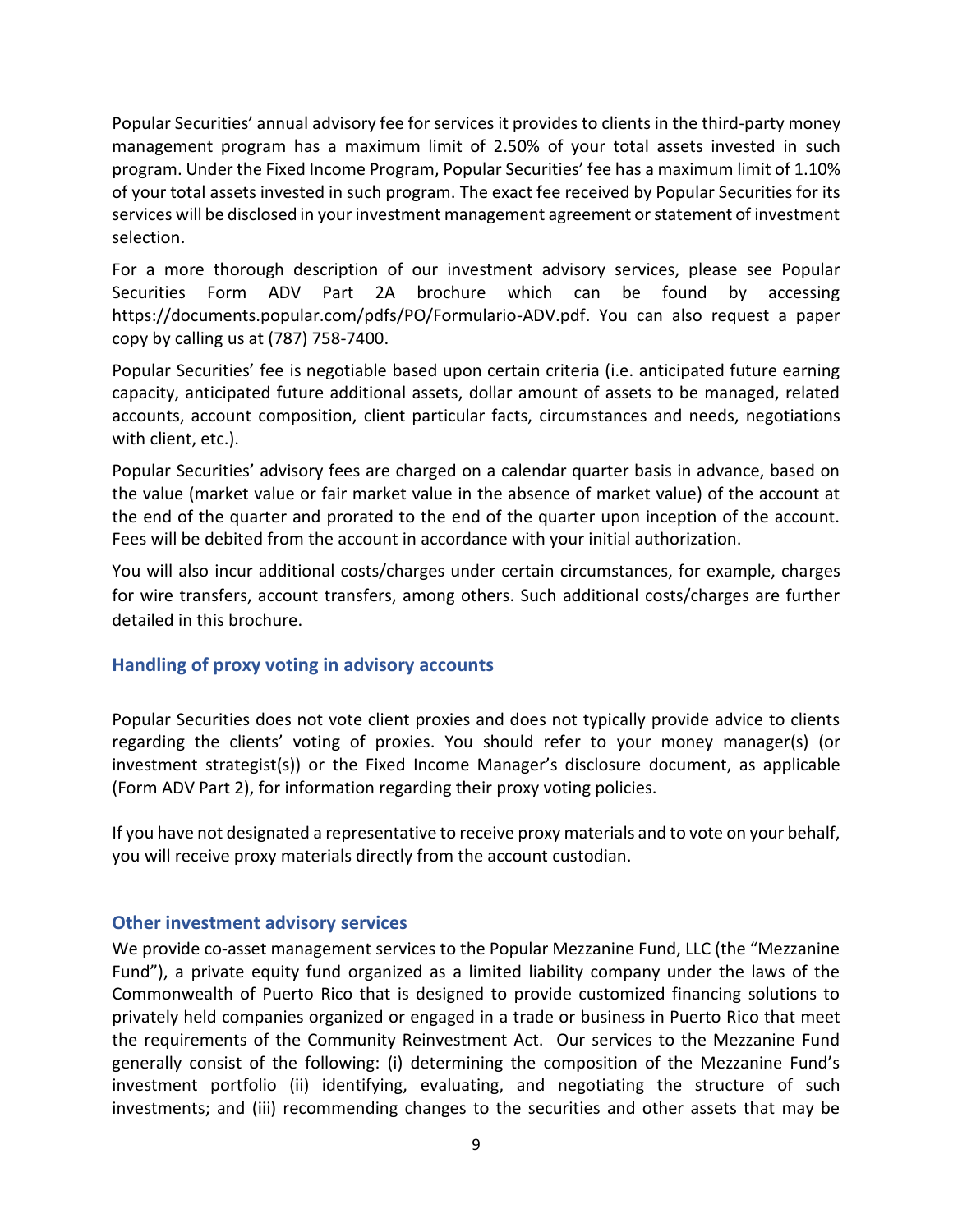acquired by the Mezzanine Fund from time to time. The Mezzanine Fund is a subsidiary of our affiliate Banco Popular de Puerto Rico. The other co-asset manager of the Mezzanine Fund is Enhanced Puerto Rico LLC, a wholly owned company of Enhanced Asset Management. Enhanced Asset Management is a subsidiary of Enhanced Capital Group.

### <span id="page-12-0"></span>Margin

When you borrow on margin, the securities in your account become collateral for the loan extended to you. Margin credit is extended by NFS. A decline in the value of these securities is therefore a decline in the value of the collateral. Before using your securities as collateral, it is essential to fully understand the risks involved. These risks include but are not limited to:

- **You can lose more money than you deposited in your margin account**.
- NFS can set stricter margin requirements than the industry minimum and can increase these "house" requirements without advance notice. An increase may take effect immediately and may trigger a maintenance margin call without prior notice.
- You may decide to purchase securities using your margin credit. If the securities you bought on margin go down in price, you may face a "margin call," meaning you have to deposit more money or marginable securities into your account, or sell assets in your account(s).
- If you cannot meet a margin call by depositing additional money or securities, NFS and Popular Securities can force the sale of assets in your account(s) in order to satisfy the margin call. If the equity in your account falls below either industry minimums or NFS' house requirements, NFS and Popular Securities can cover the deficiency by selling securities or other assets in any account of yours at NFS (including accounts at other NFS affiliates) without prior notice and without obtaining your specific authorization. If these assets are insufficient, you will be responsible for making up any shortfall and, potentially, also be required to pay NFS' costs for collecting the shortfall.
- While Popular Securities and NFS generally attempt to notify clients of margin calls, neither we nor NFS is required to do so. If Popular Securities or NFS do notify you of a margin call, you understand that notification shall not be deemed a waiver of any rights under the terms of the Margin Agreement. Even if you are notified, NFS and Popular Securities can still sell assets out of your account before the time indicated in the notice, if it believes such action is warranted.
- You are not entitled to choose which securities are sold to meet a margin call. Because the securities in your accounts comprise the collateral for NFS' loan to you, the choice of what to sell is NFS'.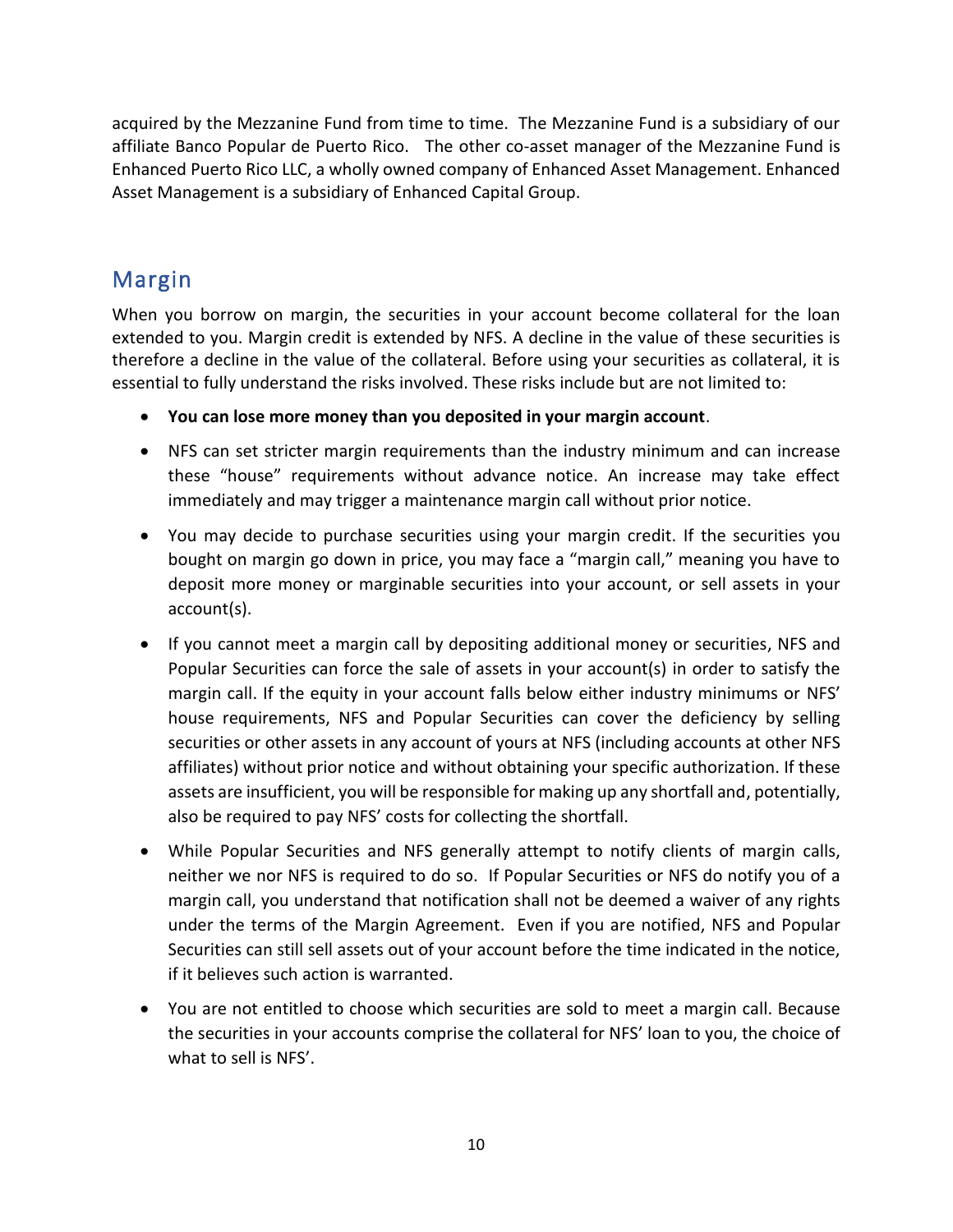- You are not entitled to a time extension on a margin call. While NFS may choose voluntarily to grant you an extension, it is not required to do so. Granting an extension on a margin call does not waive NFS' right to decline to grant an extension in the future.
- Short selling is a margin account transaction and entails the same risks as described above. NFS can use your account to buy securities to cover a short position without contacting you. If you don't have sufficient assets, you are responsible for the shortfall and collection costs.
- NFS can loan out (to itself or others) the securities that collateralize your margin borrowing. If it does, you may not be entitled to receive, with respect to securities that are lent, certain benefits that normally accrue to a securities owner, such as the ability to exercise voting rights, or to receive interest, dividends, or other distributions. Although you may receive substitute payments in lieu of distributions, these payments may not receive the same tax treatment as actual interest, dividends, or other distributions, and you may therefore incur additional tax liability for substitute payments. NFS may allocate substitute payments by lottery or in any other manner permitted by law, rule, or regulation. Please note that any substitute payments NFS makes are voluntary and may be discontinued at any time.
- Checkwriting, cards, and bill payment service may increase your risk of a margin call. Any debits that are posted to your account when no income or core account assets are available will drive up your margin balance.

The annual interest rate you will be charged may vary from a minimum of 0.25% below the brokers' call money rate to a maximum of 3.25% above the brokers' call money rate, depending upon the amount of your average debit balance. For more detailed margin loan rates, please refer to our "Disclosure of Credit Terms on Transactions" which is included with your margin loan agreement.

### <span id="page-13-0"></span>Non-purpose Loans

Non-purpose loan credit is extended by NFS. When you choose to borrow funds from NFS for purposes other than purchasing or carrying securities, you will need to open a non-purpose loan account with NFS. The securities in your accounts are collateral for NFS' loan to you. If the securities in your account decline in value, so does the value of the collateral supporting your loan, and, as a result, NFS and the Firm can take action, such as issue a call and/or sell securities or other assets in any of your accounts held with NFS through Popular Securities, in order to maintain the required equity in the non-purpose loan account. NFS may also take action to sell securities or other assets in your accounts held with NFS and with certain NFS affiliates. It is important that you fully understand the risks involved non-purpose loans through NFS. These risks include the following:

• NFS and Popular Securities can force the sale of securities or other assets in your account(s). If the equity in your non-purpose loan account falls below the maintenance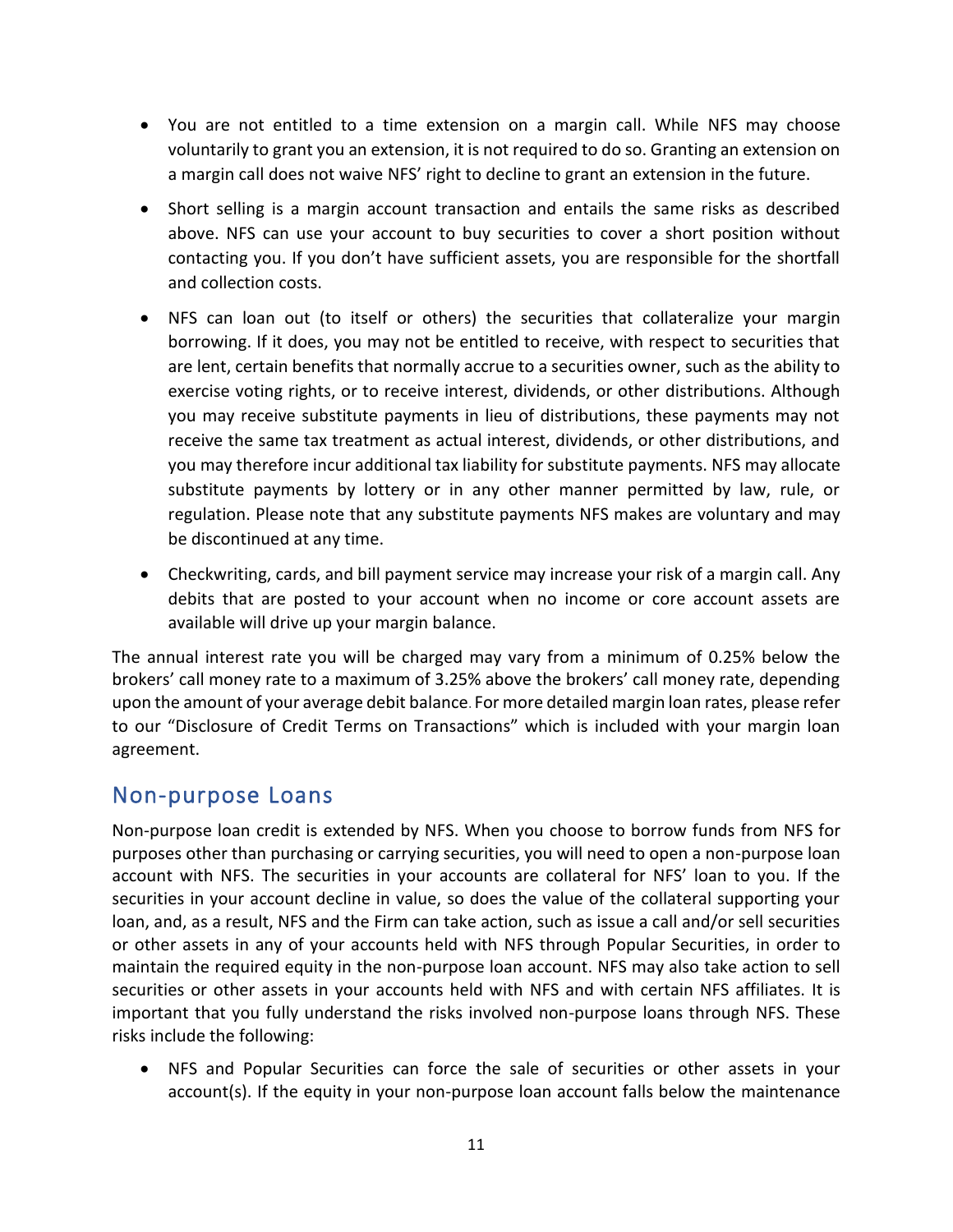requirements or NFS' higher "house" requirements, NFS or the Firm can sell the securities or other assets in any of your accounts held at NFS through Popular Securities to cover the deficiency. NFS may also take action to sell securities or other assets in your account(s) held with NFS and certain NFS affiliates. You also will be responsible for any shortfall in the account after such a sale, possibly including NFS' and/or Popular Securities costs related to collecting the shortfall.

- NFS and Popular Securities can sell your securities or other assets without contacting you. Some investors mistakenly believe that a firm must contact them for a call to be valid, and that a firm cannot liquidate securities or other assets in their accounts to meet the call unless the firm has contacted them first. This is not the case. Popular Securities and NFS will attempt to notify you of calls, but they are not required to do so. In addition, even if NFS or Popular Securities does contact you and provided a specific date by which you can meet a call, the firm can still take necessary steps to protect its financial interests prior to that date, including immediately selling the securities without notice to you.
- You are not entitled to choose which securities or other assets in your account(s) are liquidated or sold to meet a call. Because the securities and any other assets in your account(s) are collateral for the non-purpose loan, NFS or Popular Securities has the right to decide which assets to sell in order to protect their interests.
- NFS can increase its "house" maintenance requirements at any time and is not required to provide you advance notice. These changes in firm policy often take effect immediately and may result in the issuance of a call. Your failure to satisfy the call may cause NFS or Popular Securities to liquidate or sell securities or any other assets in your account(s).
- You are not entitled to an extension of time on a call. While an extension of time to meet requirements may be available to you under certain conditions, you do not have a right to the extension.
- NFS can loan securities held in your non-purpose loan account which collateralize your non-purpose borrowing. In connection with the extension or maintenance of nonpurpose credit, NFS may loan securities in your account to itself or to others. As a result of these loans, you may not be entitled to receive certain benefits of a securities owner, such as the ability to exercise voting rights and/or receive interest, dividends, and/or other distributions with respect to the securities lent. While a security in your account is lent, you may only be allocated and receive substitute payments in lieu of such interest, dividends, and/or other distributions. Substitute payments may not be afforded the same tax treatment as actual interest, dividends, and/or other distributions, and you may incur additional tax liability for substitute payments that you receive. NFS may allocate substitute payments in any manner permitted by law, rule, or regulation, including, but not limited to, by means of a lottery allocation method. You are not entitled to any compensation in connection with securities lent from your account or for additional taxes you may be required to pay as a result of any tax treatment differential between substitute payments and actual interest, dividends, and/or other distributions.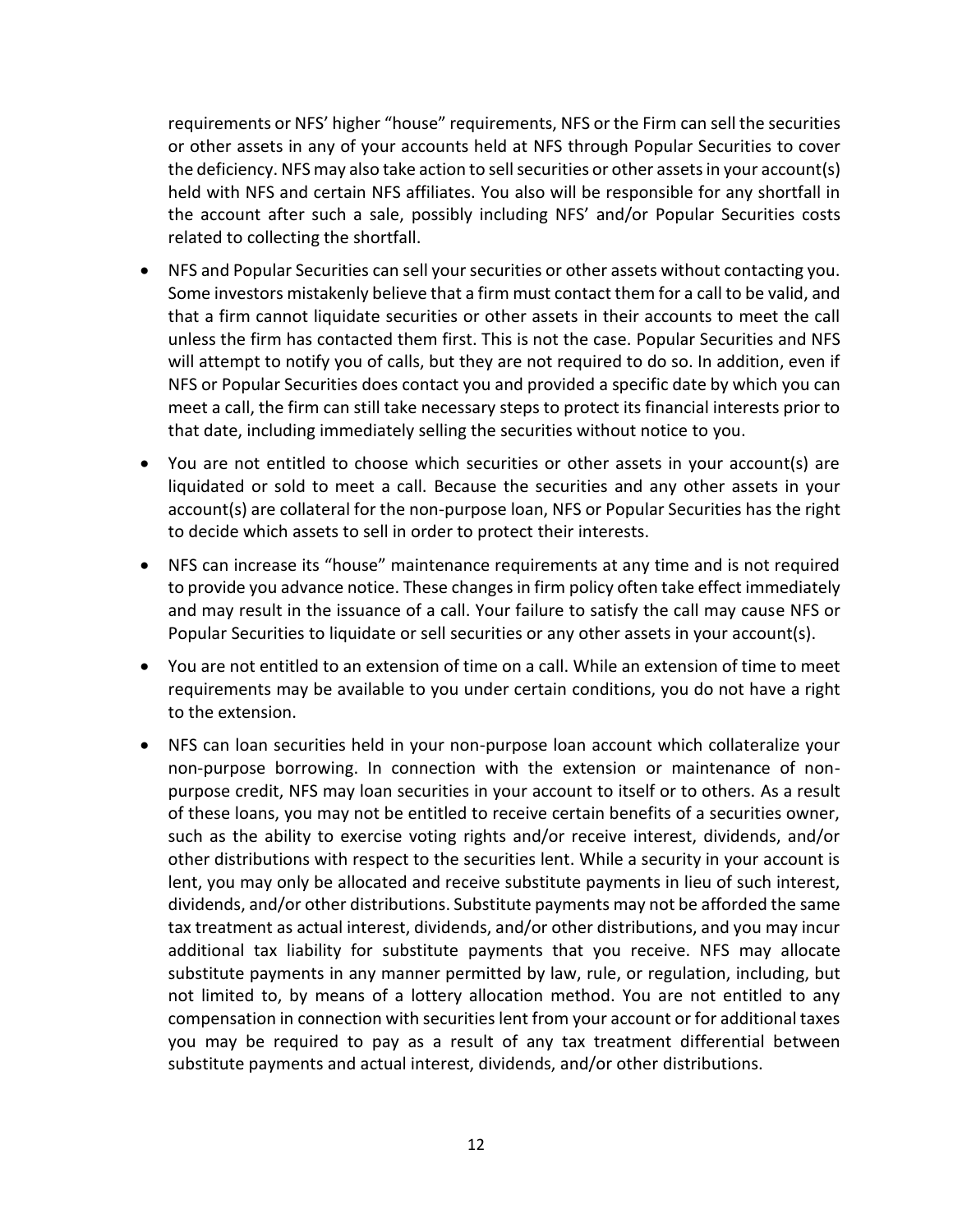- NFS may use certain securities in your account in connection with short sales and may receive compensation in connection therewith.
- In addition to market volatility, the use of bank card, checkwriting and similar features with your non-purpose loan account may increase the risk of a call.

The annual interest rate you will be charged may vary from a minimum of 0.25% below the brokers' call money rate to a maximum of 3.25% above the brokers' call money rate, depending upon the amount of your average debit balance. For more detailed non-purpose loan rates, please refer to our "Disclosure of Credit Terms on Transactions" which is included with your nonpurpose loan agreement.

### <span id="page-15-0"></span>Securities-backed lines of credit

Our affiliate Banco Popular of Puerto Rico provides securities-backed lines of credit ("SBLOCs"), which are non-purpose loans that give access to extra cash by borrowing against the assets in an investment account without having to liquidate these securities. SBLOCS may only be used for purposes other than purchasing or carrying securities. Banco Popular earns interest income from SBLOCs.

The securities in SBLOCs accounts serve as Banco Popular's collateral for the loan. You can continue to trade and buy and sell securities in your pledged accounts with Banco Popular. An SBLOC typically requires making monthly interest-only payments, and the loan remains outstanding until you repay it. It is important that you fully understand the risks involved with SBLOCs. These risks include the following:

- If securities in a SBLOC account go down in price, you may face a "call," meaning you have to deposit more money or acceptable securities.
- Banco Popular can set strict SBLOC equity "maintenance" requirements and can increase these "maintenance" requirements without advance notice. An increase may take effect immediately and may trigger a "maintenance" call without prior notice. Your failure to satisfy the call may cause Banco Popular to liquidate or sell securities or any other assets in your account(s).
- Banco Popular can force the sale of securities or other assets in your account(s). If the equity in your SBLOC account falls below the maintenance requirements or Banco Popular places higher requirements, Banco Popular can sell the securities. You also will be responsible for any short fall in the account after such a sale.
- Banco Popular can sell your securities without contacting you. In addition, even if a Banco Popular has contacted you and provided a specific date by which you can meet a call, the Banco Popular can still take necessary steps to protect its financial interests prior to that date, including immediately selling the securities without notice.
- You are not entitled to choose which securities or other assets in your account(s) are liquidated or sold to meet a call. Because the securities and any other assets in your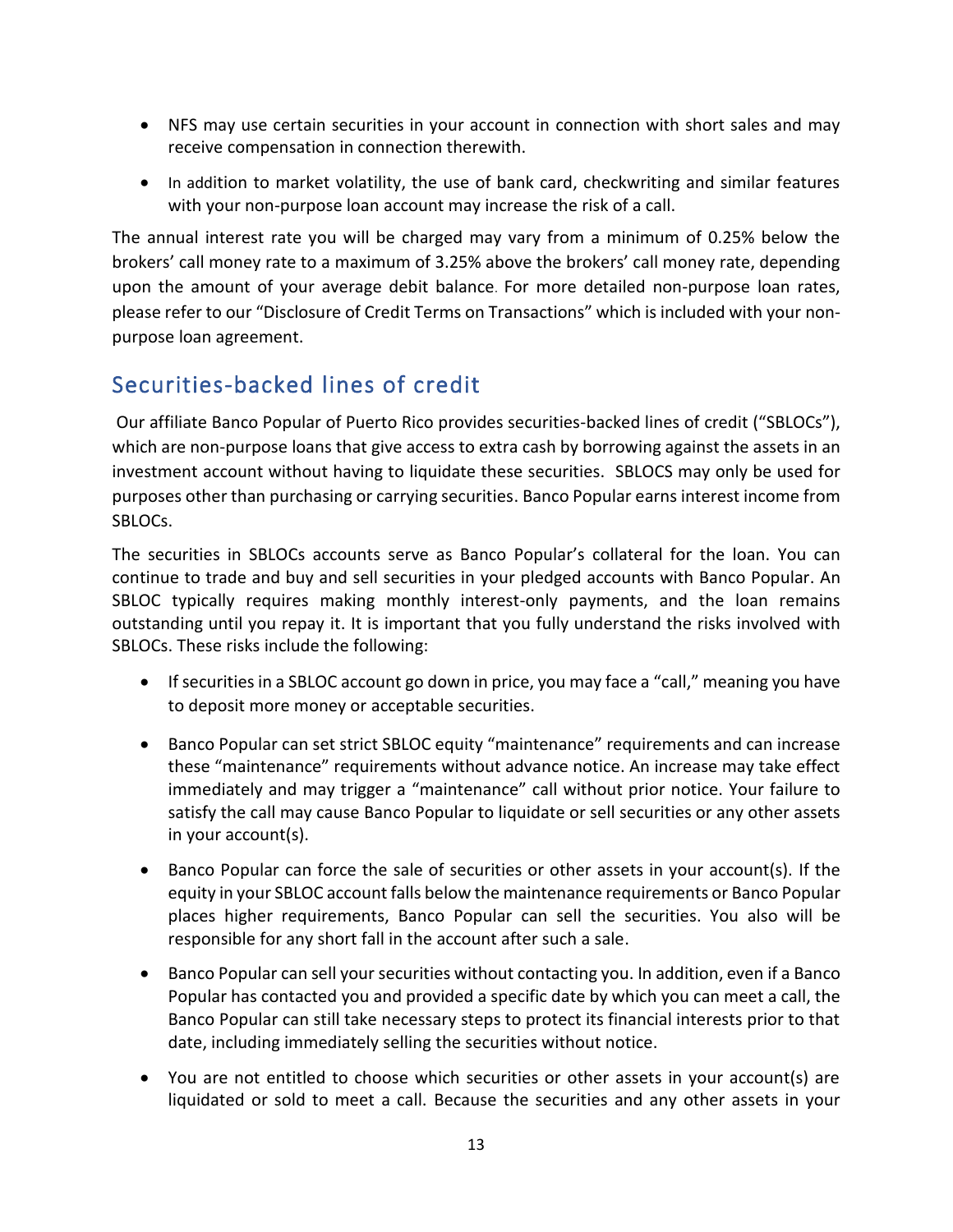account(s) are collateral for the SBLOC, Banco Popular has the right to decide which assets to sell in order to protect its interests.

• You are not entitled to an extension of time on a call. While an extension of time to meet requirements may be available under certain conditions, a client does not have a right to the extension.

### <span id="page-16-0"></span>Additional investment account costs

The following schedule includes a list of costs that apply to your Popular Securities account for the services described herein:

| <b>Service</b>                                            | Cost   | <b>Frequency</b>     |
|-----------------------------------------------------------|--------|----------------------|
| Annual Detail Statement (Electronic Notification)         | \$2.25 | Per Account Per Year |
| Annual Detail Statement (Regular Mail Notification)       | \$4.50 | Per Account Per Year |
| Annual Summary Statement (Electronic Notification)        | \$1    | Per Account Per Year |
| Annual Summary Statement (Regular Mail Notification)      | \$2    | Per Account Per Year |
| Inactive Account <sup>1</sup>                             | \$105  | Per Year             |
| <b>Account Transfer Out</b>                               | \$175  | Each                 |
| <b>Regulation T Extension</b>                             | \$20   | Each                 |
| <b>Returned Checks</b>                                    | \$25   | Each                 |
| Legal Transfer                                            | \$150  | Per Issue            |
| Transfer & Ship (Direct Registration System Eligible)     | \$20   | Per Event            |
| Transfer & Ship (Non-Direct Registration System Eligible) | \$500  | Per Event            |
| Mailgram                                                  | \$5    | Per Mailgram         |
| <b>Check Stop Payment</b>                                 | \$20   | Each                 |
| Physical Reorganization                                   | \$150  | Per Event            |
| Legal Returns                                             | \$75   | Each                 |
| Brokerage Access Visa Classic Debit Card                  | \$100  | Per Year             |
| Brokerage Portfolio Visa Gold Debit Card                  | \$150  | Per Year             |
| Brokerage Portfolio Visa Platinum Debit Card              | \$200  | Per Year             |
| Popular Investor Plus Visa Platinum                       | \$150  | Per Year             |
| Service                                                   | Cost   | Frequency            |
| Physical Certificate Safekeeping                          | \$20   | Monthly Per          |
|                                                           |        | Certificate          |
| Outgoing Wire Transfer <sup>2</sup>                       | \$20   | Each                 |

 $1$  Cost is charged for each account which holds a position, and for which there has been no trading activity during the calendar year. Investment advisory accounts are exempt from this cost. To determine your eligibility for fee waivers, we group the assets and trading activity of all eligible accounts shown on your account statement. We may include other assets at our discretion. If you believe there are eligible accounts within your household that are not being counted in our fee waiver eligibility process, you may authorize Popular Securities to consolidate these accounts and review them for eligibility.

<sup>&</sup>lt;sup>2</sup> Does not include fees charged by receiving bank.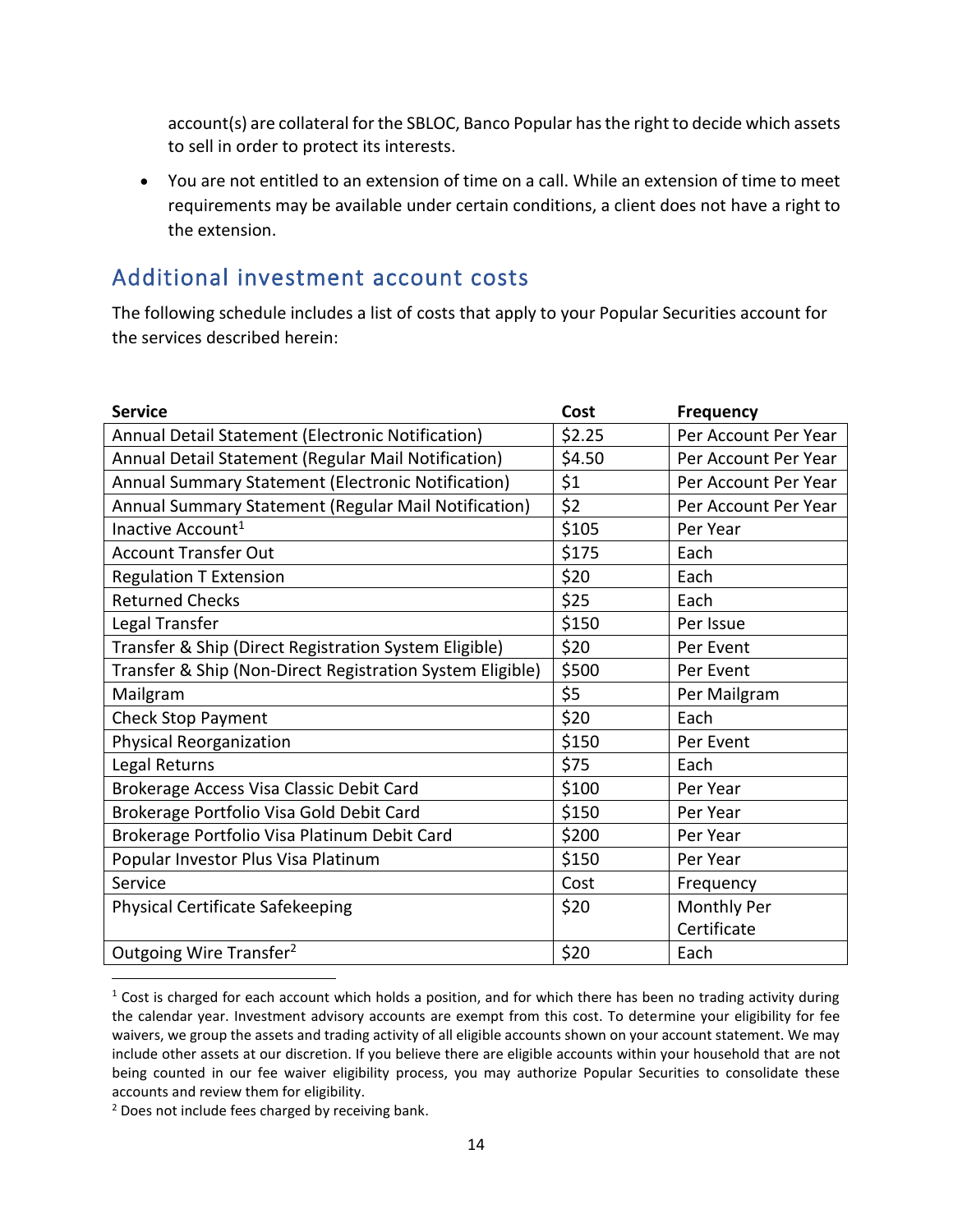| Debit Amounts Generated in Account  | Broker's<br>Call Rate<br>$+3.50%$ | Monthly  |
|-------------------------------------|-----------------------------------|----------|
| <b>IRA Annual Maintenance</b>       | \$35                              | Per Year |
| IRA Account Termination/Liquidation | \$95                              | Each     |

Fees and costs are subject to change at any time, and we reserve the right to implement new fees and costs for account features in the future. Unless otherwise stated in your account documentation, we will automatically deduct fees and charges from your account.

### <span id="page-17-0"></span>Services and compensation between affiliates and third parties

In addition to receiving revenue from our clients, Popular Securities receives revenue from affiliates and, for some products and services, from third parties, including mutual fund companies, underwriters, and investment managers whose products and services are purchased by our clients. Popular Securities may also pay revenues to affiliates for certain services; or affiliates may earn compensation through activities in our clients' accounts. In this section we will explain those service arrangements and the compensation structure they entail.

### <span id="page-17-1"></span>Compensation received from affiliates and third parties

Popular Securities earns compensation from affiliates and third parties in the following ways:

- Issuers or underwriters of new issue securities pay us fees and/or offer underwriting discounts.
- Revenue Sharing, Distribution, Client Services and Solicitation Arrangements we can make extra money by selling you certain investments either because they are managed by someone related to our Firm or because they are offered by companies that share revenues with us or pay us to sell their investments
- Third parties providing investment advisory services pay us fees in the form of a recurring fee, a portion of the third party's fees or revenues or as otherwise agreed with the third party, for solicitations, referrals, or client services
- Companies that issue investment products (for example mutual funds, insurance companies, investment advisers and other third parties) pay for due diligence trips, educational programs and seminars for our employees and clients
- Popular Securities may receive revenues from its clearing firm for margin debit, cash debit and free credit balances in our clients' accounts
- Referral fees received from affiliates

### <span id="page-17-2"></span>Compensation paid to or earned by affiliates

Our affiliates may earn compensation through activities in our client's account, including:

• The purchase of securities underwritten by one of our affiliates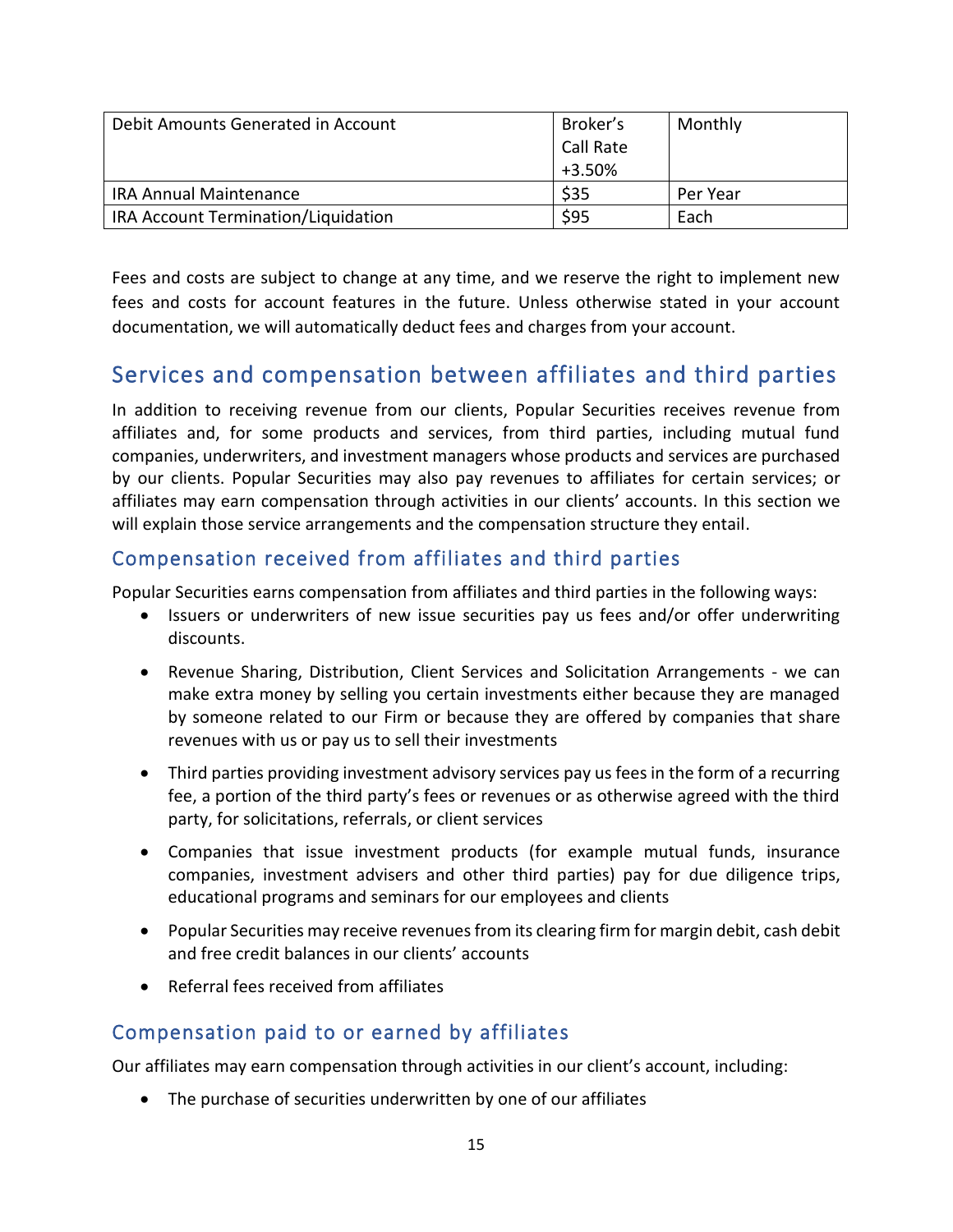- Buying securities directly from or selling securities directly to one of our affiliates
- Management fees earned through investments (for example mutual funds) managed by an affiliated investment manager
- Borrowing or maintaining credit with one of our affiliates
- Payments from referrals
- Revenue for the preparation of financial plans, either paid by the client or by Popular **Securities**

### <span id="page-18-0"></span>Popular One – The integrated financial services offering

The Popular One offering is a unique, personalized service for high-net-worth clients who maintain deposits and/or investments of \$500,000 or more. Clients eligible to participate in the Popular One offering receive a number of financial services through an integrated, holistic approach in which representatives from Banco Popular de Puerto Rico, Popular Risk Services, and Popular Securities work in teams to better understand the client's needs and offer them financial solutions tailored to their needs. Clients may choose to obtain different products and services through their Popular One representatives and each product or service will be governed by the specific agreement, laws, and regulations applicable to that type of product/service and for that reason they may be different.

Here are how the different components of the Popular One offering work:

#### <span id="page-18-1"></span>Financial planning and banking services

Financial and banking services are offered as part of the Popular One offering through Banco Popular of Puerto Rico and its Wealth Management Division, who can prepare a well-thoughtout financial plan. Financial plans have a separate cost that it is billed by Banco Popular of Puerto Rico. Banco Popular of Puerto Rico, its subsidiaries, and affiliates do not provide legal, accounting, or tax advice. If clients require legal, accounting, or tax advice services, clients should consult a professional specialized in these areas.

Clients that contract the services of a financial plan are in no way obligated to purchase any additional products or services from Banco Popular or its affiliates. It is up to the client to implement any financial plan recommendation, and if he/she decides to accept any recommendation, clients may do so by acquiring products and services within or outside Popular Securities. The suggestions and recommendations included in the client's financial plan are offered as a financial orientation with no guarantee as to the performance or yields of any insurance or investment product that may be purchased according to such recommendations. Financial planning services terminate when the financial planner delivers the plan. Neither Banco Popular nor its representatives are under the obligation to provide ongoing planning recommendations or reporting. Banco Popular's financial planners may be registered and licensed as a broker-dealer agent through Popular Securities and may also be eligible to generate commissions if client opens or adds assets to an investment account as a result of the recommendations given as part of the financial planning recommendations.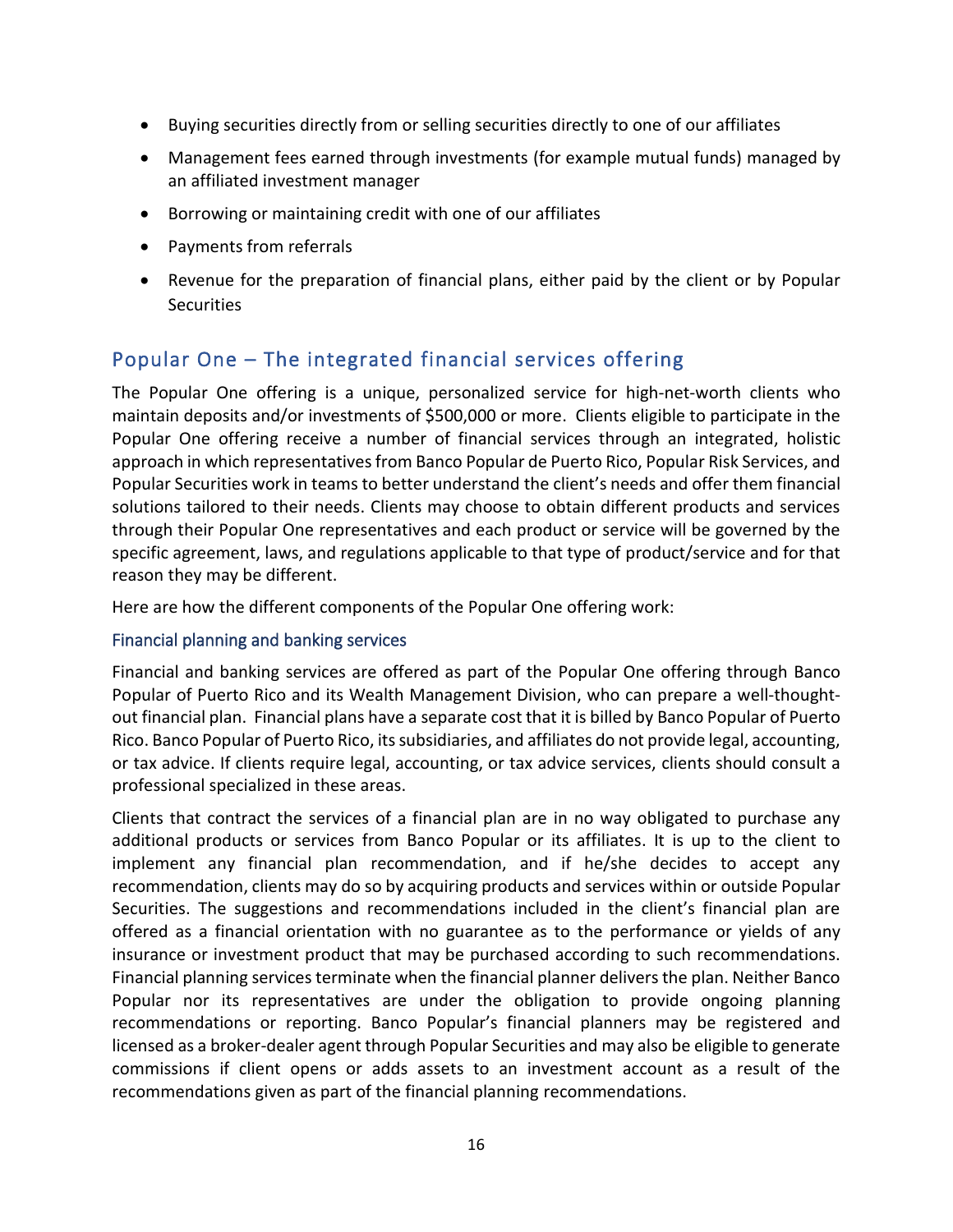There may be instances where Popular Securities may cover the cost of a financial plan partially or in its entirety. This may happen if the client appears to have significant potential for establishing a new investments relationship or for increasing his/her assets in an established investment account at Popular Securities. For more information on financial plans, please refer to the *"Conflicts of Interest"* section, below.

#### <span id="page-19-0"></span>Insurance products and services

The licensed team at Popular Risk Services prepares a detailed analysis with specific recommendations to address identified risks, regarding a client's personal or business affairs. To manage and/or protect capital, clients benefit from diverse insurance solutions through life, disability, annuities, title, personal and commercial property, and business interruption policies, among others.

Certain Popular Risk Services representatives may be registered and licensed as a broker-dealer agent through Popular Securities and may also be eligible to generate commissions from the sale of variable annuity products.

Popular Risk Services is an insurance broker duly licensed by the Office of the Commissioner of Insurance of Puerto Rico. Popular, Inc. and Banco Popular of Puerto Rico are not registered brokers. Insurance products are not FDIC insured, or by other government agencies, are not deposits or obligations and are not guaranteed by Banco Popular of Puerto Rico or its subsidiaries or affiliates. Some insurance products may lose value. Popular Risk Services is a subsidiary of Popular, Inc. and an affiliate of Banco Popular of Puerto Rico.

#### <span id="page-19-1"></span>Investment products and services

All investment products and services presented to Popular One clients are offered through Popular Securities. Our products are not insured by the FDIC, are not deposits or obligations, are not guaranteed by Banco Popular of Puerto Rico and may lose value, including possible loss of the principal invested. We are a subsidiary of Popular, Inc. and an affiliate of Banco Popular of Puerto Rico. Popular, Inc. and Banco Popular of Puerto Rico are not registered investment brokers.

### <span id="page-19-2"></span>Premium Banking Services

Premium Banking Services is a Banco Popular of Puerto Rico program offered to clients who maintain an annual average balance of \$100,000 to \$499,999 in personal deposit accounts with Banco Popular of Puerto Rico, investments with Popular Securities, and/or fixed/indexed annuities with Popular Risk Services, combined. Clients eligible for this program receive several services through a dedicated Premium Banker who is a financial professional that assists Premium Banking clients with all their banking needs.

#### <span id="page-19-3"></span>Premium Banking investments products and services

In addition to banking services, Premium Bankers are available to guide their clients through a range of non-banking products and services such as insurance products through Popular Risk Services, as well as a limited range of investments products through Popular Securities. Most Premium Bankers are dual employees of Banco Popular of Puerto Rico and Popular Securities and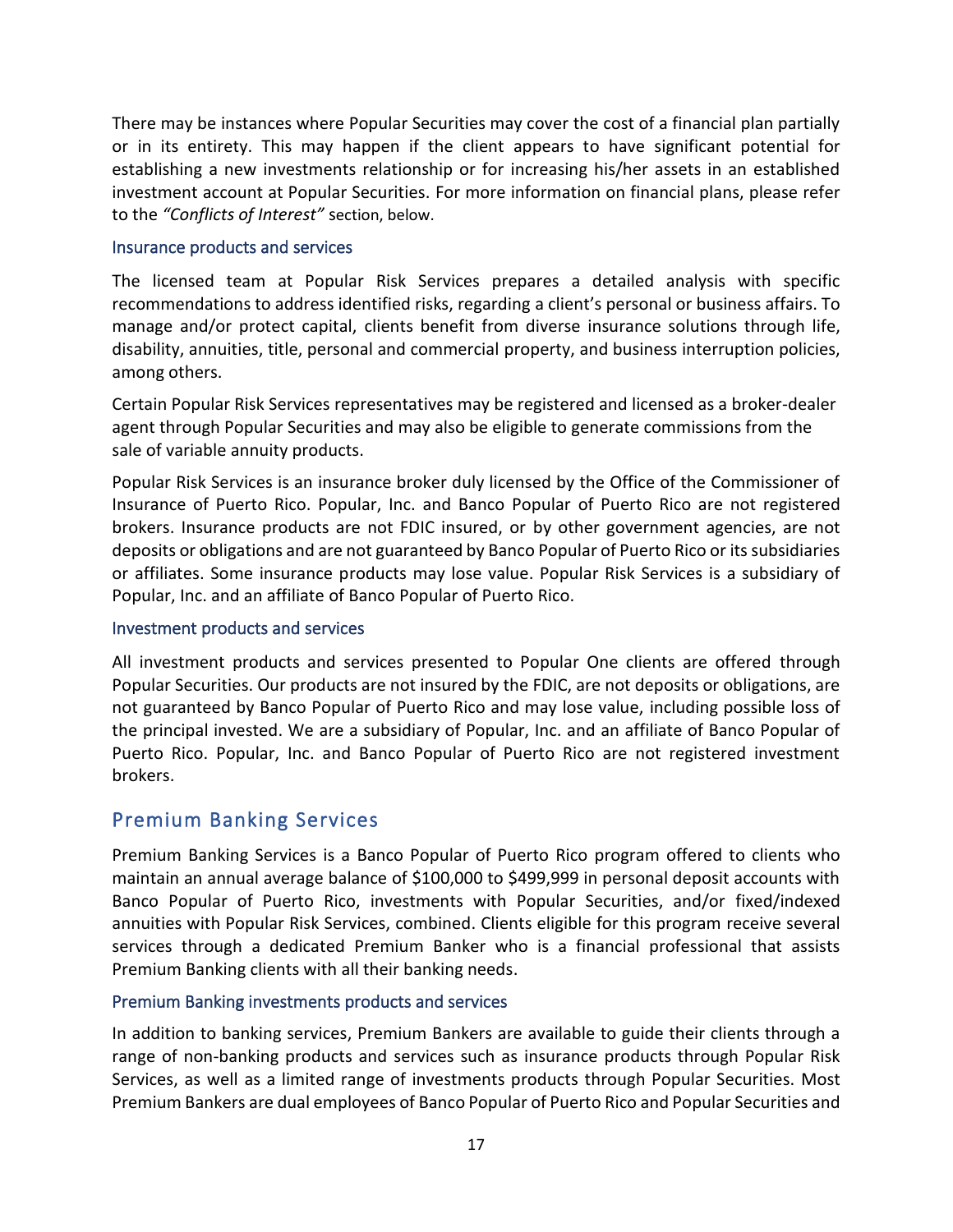hold a limited brokerage investment license. This means they may offer their clients a limited menu of investment options that includes variable annuities and mutual funds. Clients may choose to obtain different products and services through Premium Banking and each product or service will be governed by the specific agreement, laws, and regulations applicable to that type of product/service and for that reason they may be different.

All investment products and services presented to Premium Banking clients are offered through Popular Securities. Our products are not insured by the FDIC, are not deposits or obligations, are not guaranteed by Banco Popular of Puerto Rico and may lose value, including possible loss of the principal invested. Popular Securities is a subsidiary of Popular, Inc. and an affiliate of Banco Popular of Puerto Rico.

### <span id="page-20-0"></span>Financial professional compensation

In general, financial professionals receive cash compensation consisting of two components: a guaranteed monthly minimum draw and a production payout if it exceeds the monthly minimum draw. The production payout is a percentage, also called payout or grid rate, of the product related revenue that each financial professional generates during that month. The payout rate is based on production levels and ranges from 25% to 45%. Financial professionals working as part of a team that meets minimum production requirements can qualify for a higher grid rate (but not more than 45%) than they would receive if producing as an individual. Commissions and fees vary based on products sold.

Financial professionals are also eligible to receive certain financial compensation based on their overall production levels and length of service.

Financial professionals working as dual employees for Banco Popular of Puerto Rico (i.e., Premium Banking and Wealth Management representatives) and Popular Securities have a different compensation arrangement. Their compensation mainly consists of a fixed salary and a performance bonus paid by Banco Popular of Puerto Rico, and a production payout grid that ranges from 10% to 35% of the investment product related revenue that they generate each month. The investment product related revenue is paid by Popular Securities in the form of a commission or a referral payment.

We, at our discretion and without prior notice, reserve the right to change the ways we compensate our financial professionals and employees, including reducing and/or denying production payout and/or awards at our discretion.

### <span id="page-20-1"></span>Recruiting compensation

In certain cases, we pay financial professionals monetary incentives to join our firm. These incentives may be significant and vary in structure, including salary guarantees, forgivable loans, and deferred compensation payments to encourage financial professionals to join Popular Securities. Such incentives are conditioned to the financial professional's continued employment. Even if the fees you pay at Popular Securities remain the same or are less, the transfer of your investment accounts to Popular Securities impacts your financial professional's ability to meet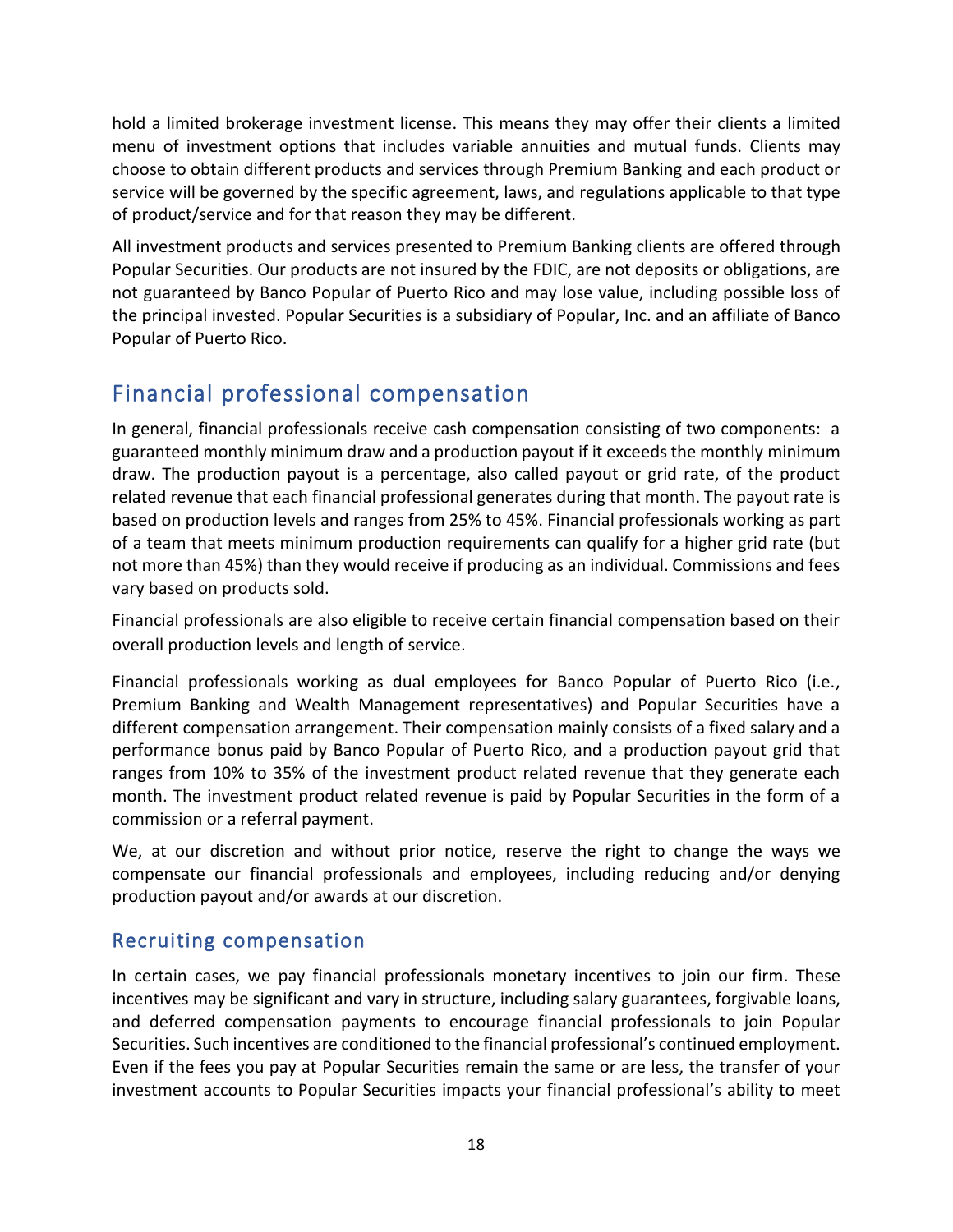certain goals and to receive additional financial incentives even if not directly related to your account or the fees you pay to us. If your financial professional is joining us from another firm, we encourage you to discuss with him/her the reasons why he/she decided to change firms and any costs or changes in services you would incur by transferring your accounts to Popular Securities.

### <span id="page-21-0"></span>Financial professionals' compensation from investments purchases and sales

Our financial professionals are compensated from the following sources:

- Commissions charged to clients in connection with the purchase, or sale, of equities, fixed income products and other investments
- Markups and markdowns for securities where the firm acts as principal, which means the securities were purchased for, or sold from, Popular Securities' inventory
- Underwriting concessions in connection with products sold in initial offerings (as a result of the fact that financial professionals generally earn more for products sold in initial offerings than for those purchased and sold in secondary offerings)
- Asset-based fees charged in connection with our investment advisory services
- Sales loads, commissions and 12b-1 fees for various financial products such as mutual funds, insurance and annuities
- Referral fees for referrals to Popular Securities affiliates

### <span id="page-21-1"></span>Non-cash compensation

Our financial professionals also receive non-cash compensation from mutual fund companies, investment managers, annuity providers, insurance companies. This compensation includes:

- Occasional gifts up to \$100 per provider per year
- Occasional meals, tickets, or other entertainment of reasonable and customary value
- Sponsorship of educational or training events/trips and seminars and/or payment of expenses related to training and education of employees, which can include a nontraining element of the event

The receipt of cash and non-cash compensation from sources other than clients, and the differences in which we compensate financial professionals for the products we offer, create an incentive for financial professionals to recommend certain products over others. We deal with these conflicts of interest by maintaining policies and procedures on the suitability and supervision of the products and services we offer to you, and by disclosing our practices to ensure you make a fully informed decision.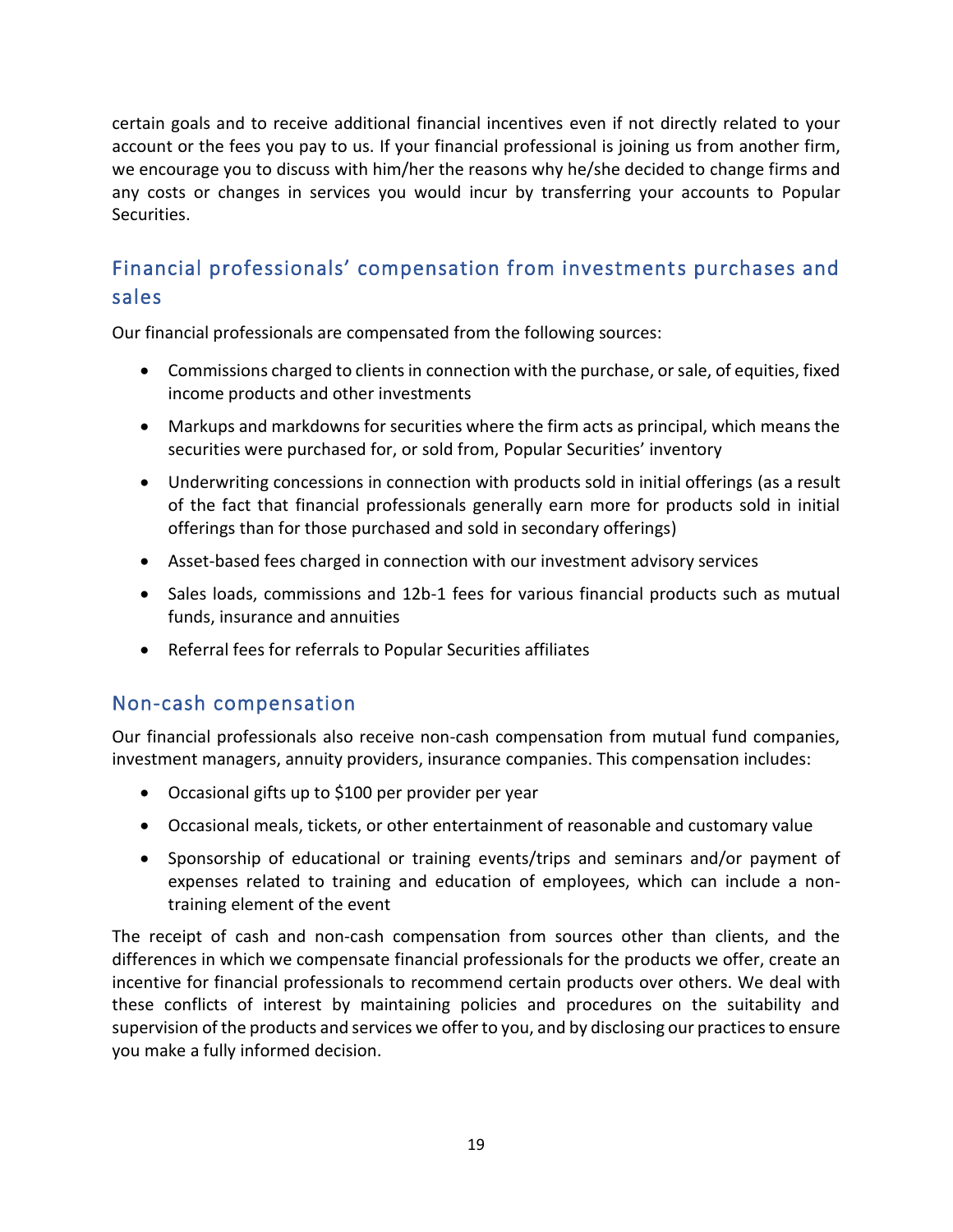### <span id="page-22-0"></span>Conflicts of interest

When we provide you with a recommendation as your broker-dealer or act as your investment adviser, we have to act in your best interest and not put our interest ahead of yours. At the same time, the way we make money creates some conflicts with your interests. You should understand and ask us about these conflicts because they can affect the recommendations and investment advice we provide. Here are some examples to help you understand what this means.

### <span id="page-22-1"></span>Conflicts of interest in brokerage services

- Proprietary products are investments that we (or our affiliates) issue, sponsor, or manage. We and our affiliates make money on proprietary products, which may be similar to nonproprietary products (which may cost you less).
- Revenue Sharing and Third-Party Payments we can make extra money by selling you certain investments either because they are managed by someone related to our Firm or because they are offered by companies that share revenues with us or pay us to sell their investments. Your financial professional also receives more money if you buy these investments.
- Principal and Riskless Principal Trading- we may buy and sell your investments through our own accounts (called "acting as principal") and we can earn a profit on these trades. We may sell securities to you and buy securities from you through our own account as principal and act as agent for you and another client in the same trade without first obtaining your consent. The trading capacity is disclosed to you on the trade confirmation.
- Financial professionals' license limitations some financial professionals hold brokerage investment licenses that limit their ability to offer you all available products or services provided by the Firm. This presents a conflict of interest, as the financial professional can only offer a more limited menu of products compared to other financial professionals.
- Product limitations we do not recommend certain products, such as the purchase of leveraged or inverse exchange-traded funds. Additionally, if your brokerage account is serviced through our Service Center, we will only recommend to you a limited menu of mutual funds or traditional exchange-traded funds.
- Due diligence and educational trips or events Financial professionals are sometimes invited to due diligence and educational trips or events to investment company offices or other places, the expenses of which may be paid by the investment company. This may present a conflict of interest, as the financial professional may be inclined to offer products sponsored by such investment companies.
- We participate in business activities including underwriting, corporate finance, securities issuing, and providing advisory services to private equity funds. Conflicts of interest arise where we recommend securities that we have also underwritten.
- If you have a financial plan prepared, there may be instances where Popular Securities will agree to cover the cost the plan, partially or in its entirety, if it appears you have significant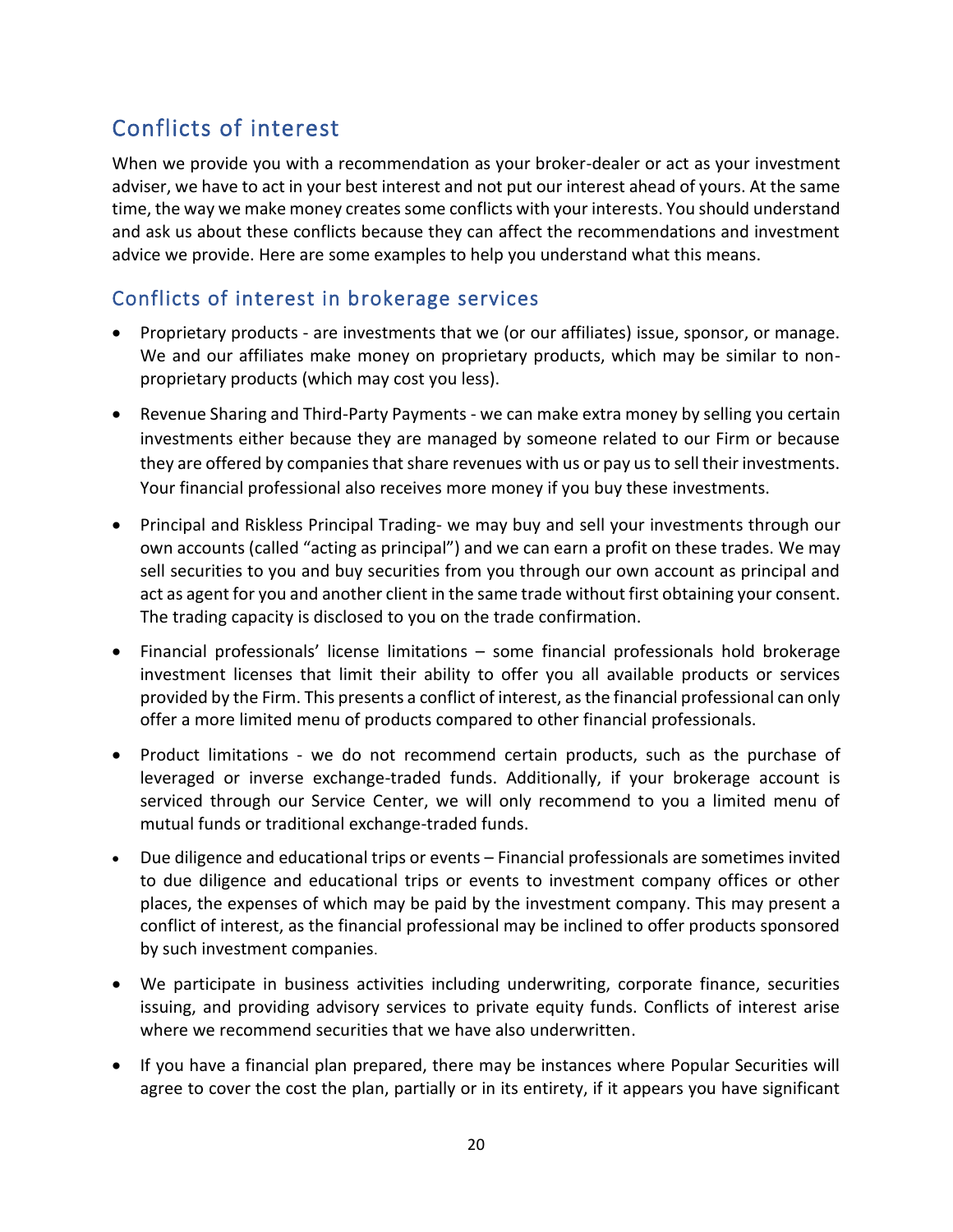potential for establishing a new investment relationship or for increasing your assets in an established investment account at Popular Securities. This creates a conflict of interest because Popular Securities obtains a financial benefit when you increase your assets or establish new investment relationships with us. The financial benefit includes the ability to make additional brokerage recommendations (generating additional commissions).

- Financial planners are able to earn commissions from brokerage accounts that are opened or assets that are added to existing brokerage accounts as a result of recommendations provided as part of a financial plan. This creates a conflict by incentivizing financial planners to recommend brokerage accounts and recommend investment in brokerage assets.
- Rollover recommendations from an employer-sponsored retirement plan into an IRA –We serve as fiduciaries when we provide, for a fee, a recommendation to you on a regular basis regarding your retirement plan or individual retirement accounts based on your individual needs, which is pursuant to a mutual agreement, and the recommendation serves as the primary basis for your investment decisions. The way we make money creates a conflict of interest, so we are required to act in your best interest and not put our interest ahead of yours. Therefore, we must: Meet a professional standard of care when making investment recommendations; Never put our financial interest ahead of yours when making recommendations; Avoid misleading statement about conflict of interest, fees, and investments; Follow policies and procedures designed to ensure that we give advice that is in your best interest; Charge no more than is reasonable for our services; and Give you basic information about conflict of interest. To keep you informed, Popular Securities maintains an educational brochure that provides investor education concerning the options a client has when evaluating what to do with their employer sponsored qualified plan investments. This brochure is titled *Retirement Planning: Understanding Available Options to Manage your Retirement Assets*. Such brochure is available upon request.
- Outside business activities Financial professionals may to participate in outside business activities with the prior approval and monitoring of the Firm. Conflicts of interest may arise from outside business activities when the outside business activity in any way interferes with or compromisesthe financial professional's ability to effectively serve you. Popular Securities maintains controls to restrict and/or monitor outside business activities to ensure that any conflicts of interest continue to be properly addressed.
- Outside personal investments accounts Financial professionals may maintain personal investments accounts with the prior approval and monitoring of the Firm. Conflicts of interest may arise from outside personal investments accounts when maintaining such account in any way interferes with or compromises the financial professional's ability to effectively serve you. Popular Securities maintains controls to restrict and/or monitor personal investments accounts to ensure that any conflicts of interest continue to be properly addressed.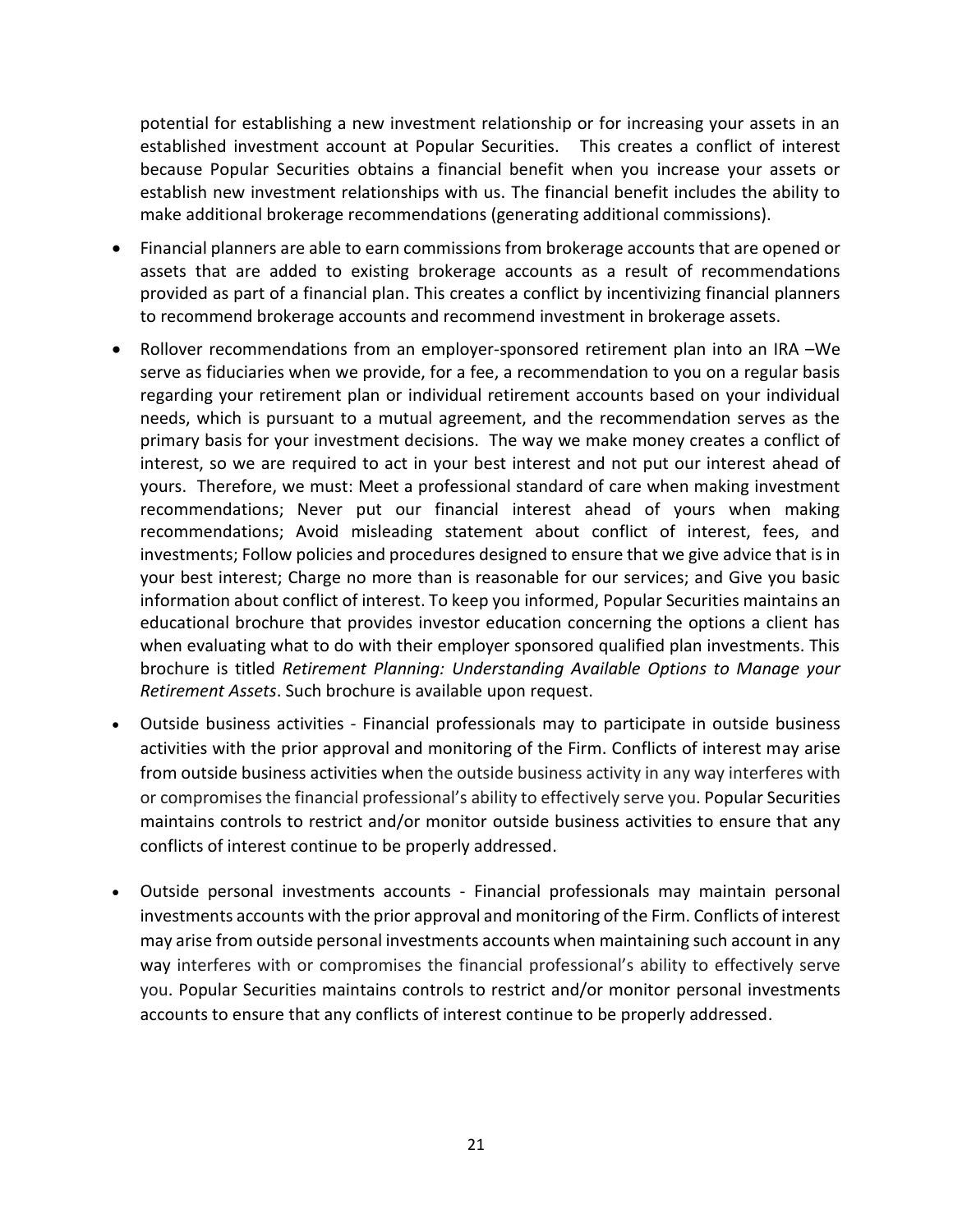### <span id="page-24-0"></span>Conflicts of interest in investment advisory services

- Revenue Sharing, Solicitation Arrangements and Third-Party Payments we can make extra money by selling you certain investments either because they are managed by someone related to our Firm or because they are offered by companies that share revenues with us or pay us to sell their investments.
- Product limitations we do not offer certain products, such as leveraged or inverse ETFs, in any of our advisory programs. Moreover, financial professionals, when acting as portfolio managers, have access to a limited menu of mutual funds and exchange-traded funds, for which the Firm has access to qualitative or quantitative research. Certain financial professionals hold professional designations that allow them to offer a broader menu of mutual funds and exchange-traded funds. This presents a conflict of interest for professionals without those designations because they can only offer you a more limited menu of products compared to other financial professionals.
- Due diligence and educational trips or events Financial professionals are sometimes invited to due diligence and educational trips or events to investment company offices or other places, the expenses of which may be paid by the investment company. This may present a conflict of interest, as the financial professional may be inclined to offer products sponsored by such investment companies.
- We participate in business activities including underwriting, corporate finance, securities issuing, and providing advisory services to private equity funds. Conflicts of interest arise where we recommend securities that we have also underwritten.
- If you have a financial plan prepared, there may be instances where Popular Securities will agree to cover the cost the plan, partially or in its entirety, if it appears you have a significant potential for establishing a new investment relationship or for increasing your assets in an established investment account at Popular Securities. This creates a conflict of interest because Popular Securities obtains a financial benefit when you increase your assets or establish new investment relationships with us. The financial benefit includes increased assets under management (generating additional advisory fees).
- Rollover recommendations from an employer-sponsored retirement plan into an IRA –We serve as fiduciaries when we provide, for a fee, a recommendation to you on a regular basis regarding your retirement plan or individual retirement accounts based on your individual needs, which is pursuant to a mutual agreement, and the recommendation serves as the primary basis for your investment decisions. The way we make money creates a conflict of interest, so we are required to act in your best interest and not put our interest ahead of yours. Therefore, we must: Meet a professional standard of care when making investment recommendations; Never put our financial interest ahead of yours when making